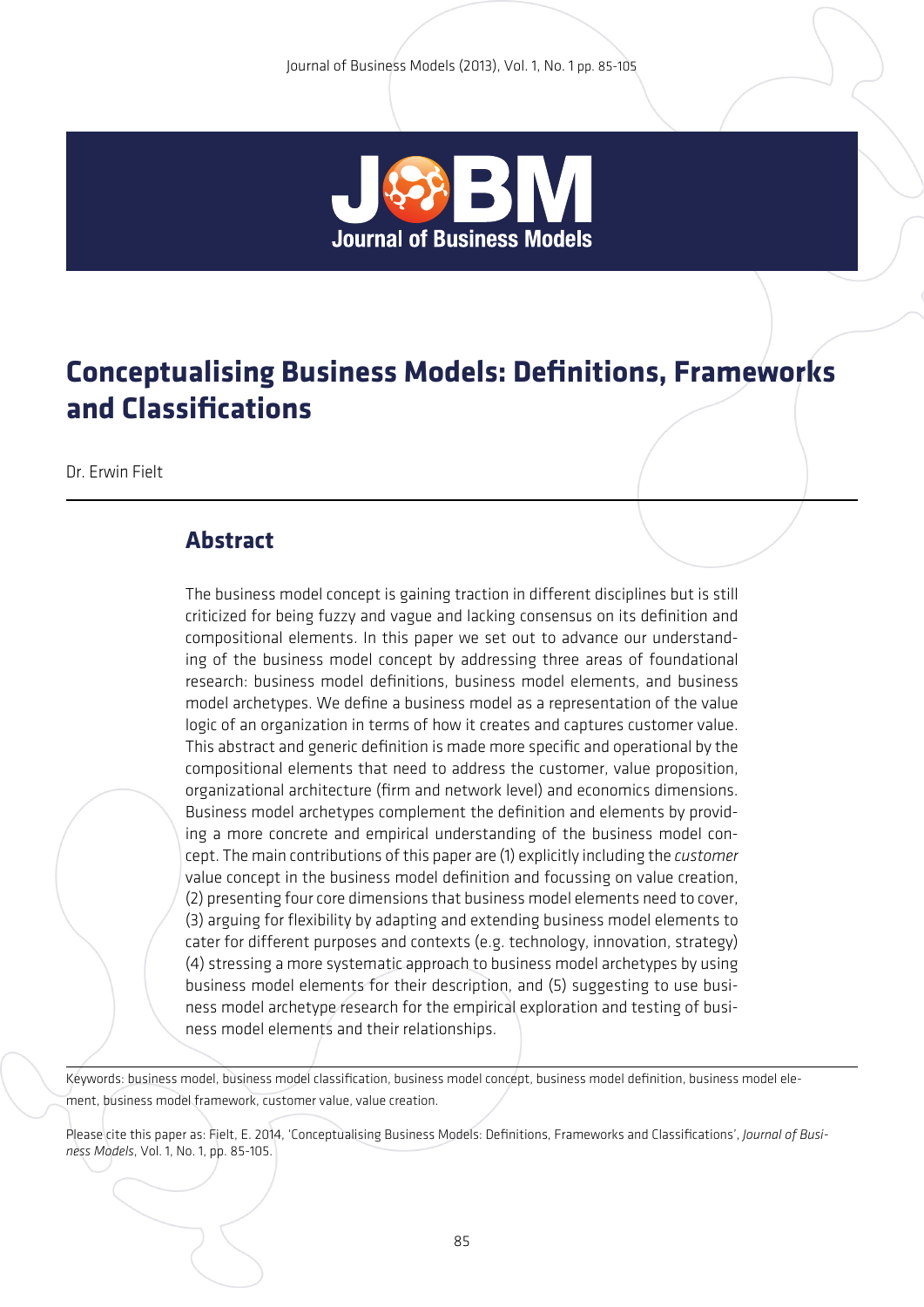### **Introduction**

Every company has a business model, whether that model is explicitly articulated or not (Chesbrough, 2006; Teece, 2010). Examples of companies with well-known business models are SouthWest Airlines' low-cost carrier model, Rolls Royce's 'power-by-the-hour' model and Threadless' 'customer is the company' model. Business models matter; the same idea or technology taken to market through two different business models will yield two different economic outcomes (Chesbrough, 2010). Business models are required because of the features of market economies where there is consumer choice, transaction costs, heterogeneity amongst consumers and producers, and competition (Teece, 2010). According to Ghaziani and Ventresca (2005) the public talk about 'business models' commenced in the early 1970s and rose to prominence halfway the 1990s, at the same time as the digital economy.

Academic research on business models started appearing late 1990s with early work from, for example, Timmers (1998), Weill and Vitale (2001) and Afuah and Tucci (2001). However, related concepts have appeared earlier such as Drucker's 'theory of business' (Drucker, 1994). The business model concept has been applied in studies as a basis for enterprise classification, as a factor for enterprise performance and as a focal point for innovation (Lambert & Davidson, 2013). Business models have received attention from different disciplines, such as e-business, information systems, management, entrepreneurship, innovation, strategy and economics (Amit & Zott, 2001; Bouwman & Fielt, 2008; Hedman & Kalling, 2003; Morris, Schindehutte, & Allen, 2005; Pateli & Giaglis, 2004; Teece, 2010; Zott & Amit, 2013). However, while many researchers stress the importance of business models, the concept is still fuzzy and vague and there is little consensus on its definition and compositional elements (Al-Debei & Avison, 2010; Morris et al., 2005; Shafer, Smith, & Linder, 2005). While defining the business model concept has been among the first tasks of early researchers in the area (Osterwalder, Pigneur, & Tucci, 2005), the definitions themselves have been subject to much debate (Pateli & Giaglis, 2004) and a general accepted definition has not yet emerged (Morris et al., 2005; Zott, Amit, & Massa, 2011).

The objective of this paper is to increase our foundational understanding of the business model concept by addressing three areas of research: business model definitions, business model frameworks and elements, and business model classifications and archetypes. These three areas are important for the conceptualisation of business models and have been a core focus of research (Osterwalder et al., 2005; Pateli & Giaglis, 2004). We conclude that a business model can be defined as the value logic of an organization in terms of how it creates and captures customer value and can be concisely represented by an interrelated set of elements that address the customer, value proposition, organizational architecture and economics dimensions. Moreover, we argue that the three areas of business model research complement each other in advancing our understanding of the business model concept. The business model definition can provide us with a generic and abstract conceptualization. Specifying the compositional elements of a business model can make the business model concept more specific and concrete and makes it suitable for different purposes and contexts (e.g. e-business, strategy, or innovation). Business model classifications and archetypes provide a more empirical and practical perspective and can provide insights into the relationships between business model elements. A better understanding of the business model concept can improve the quality of business model research and enable a more cumulative research tradition in this relatively young field of research.

While we will intensively relate to business model literature, this paper does not use a systematic literature review as main approach as we think that the further advancement of the business model concept benefits more from the underlying reasoning than from the systematic canvassing of a still developing and murky field. Moreover, when relevant we will make use of existing literature reviews on business models (e.g., Al-Debei & Avison, 2010; Morris et al., 2005; Shafer et al., 2005; Zott et al., 2011). The remainder of this paper is organized as follows. Firstly we discuss the business model definitions in more details. Thereafter, we address business model frameworks and elements. Next, we discuss business model classifications and archetypes. Finally, we present some concluding remarks and identify opportunities for future research.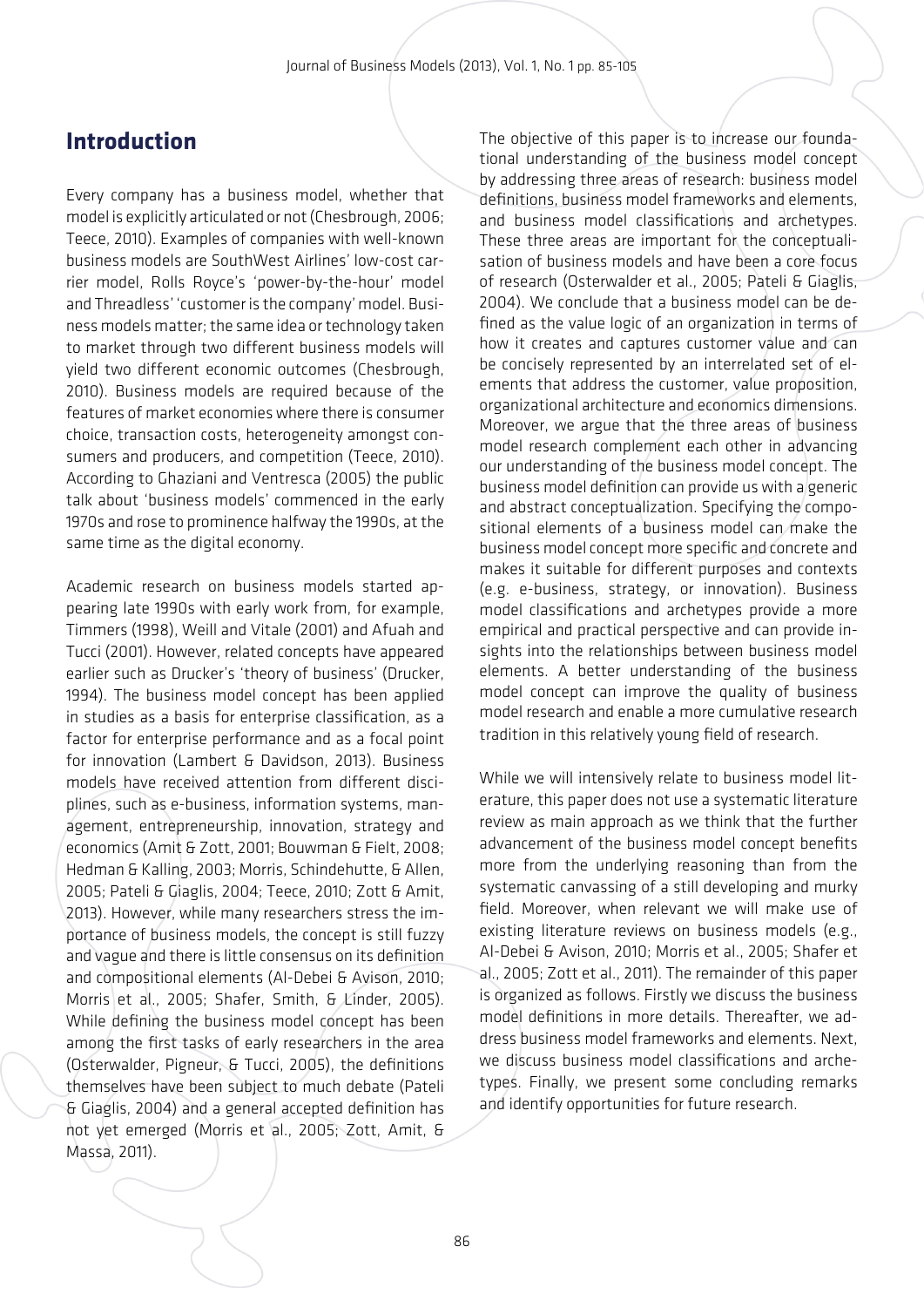## **Business Model Definitions**

While defining the business model concept has been among the first tasks of early researchers (Osterwalder et al., 2005), the definitions have been subject to much debate (Pateli & Giaglis, 2004) and a general accepted definition has not yet emerged (Al-Debei & Avison, 2010; Morris et al., 2005; Shafer et al., 2005; Zott et al., 2011). Table 1 provides an overview of some of the prominent definitions over time. We will first explore these definitions and highlight some of the similarities and differences to increase our understanding of the business model concept. Thereafter, we will specific zoom into the notion of value creation. We will end this

section with a working definition explicitly targeting customer value and some specific considerations that need to be taken into account when developing or using business model definitions.

Researchers have come up with different definitions in an attempt to explain what the essence and purpose of a business model is (Pateli & Giaglis, 2004). Definitions have had different foci and have been more and less inclusive. Timmers (1998, p. 4) provides one of the first business model definitions. This definition influenced the definition of Weill and Vitale (2001) and is quite similar to the definitions of Mahadevan (2000) and Tapscott (2001). These definitions see the business model as an architecture and address the busi-

| <b>Definition</b>                                                                                                                                                                                                                                                                                                                                                                                         |
|-----------------------------------------------------------------------------------------------------------------------------------------------------------------------------------------------------------------------------------------------------------------------------------------------------------------------------------------------------------------------------------------------------------|
| Definition of a business model: (a) an architecture for the product, service and information<br>flows, including a description of the various business actors and their roles; and (b) a de-<br>scription of the potential benefits for the various business actors; and (c) a description of the<br>sources of revenues. (p.4)                                                                           |
| A business model is a unique blend of three streams that are critical to the business. These<br>include the value stream for the business partners and the buyers, the revenue stream, and<br>the logistical stream. (p. 59)                                                                                                                                                                              |
| In the most basic sense, a business model is the method of doing business by which a com-<br>pany can sustain itself -- that is, generate revenue. The business model spells-out how a<br>company makes money by specifying where it is positioned in the value chain.                                                                                                                                    |
| A business model is the method by which a firm builds and uses its resources to offer its<br>customers better value than its competitors and make money doing so. It details how a firm<br>makes money now and how it plans to do so in the long-term. The model is what enables a<br>firm to have a sustainable competitive advantage, to perform better than its rivals in the long<br>term. $(p. 3-4)$ |
| A business model depicts the content, structure, and governance of transactions designed so<br>as to create value through the exploitation of business opportunities. (p. 511)                                                                                                                                                                                                                            |
| A business model refers to the core architecture of a firm, specifically how it deploys all rele-<br>vant resources (not just those within its corporate boundaries) to create differentiated value<br>for customers. (p. 5)                                                                                                                                                                              |
|                                                                                                                                                                                                                                                                                                                                                                                                           |

#### **Table 1: A selective overview of business model definitions (ordered by year and author name).**

Continues on next page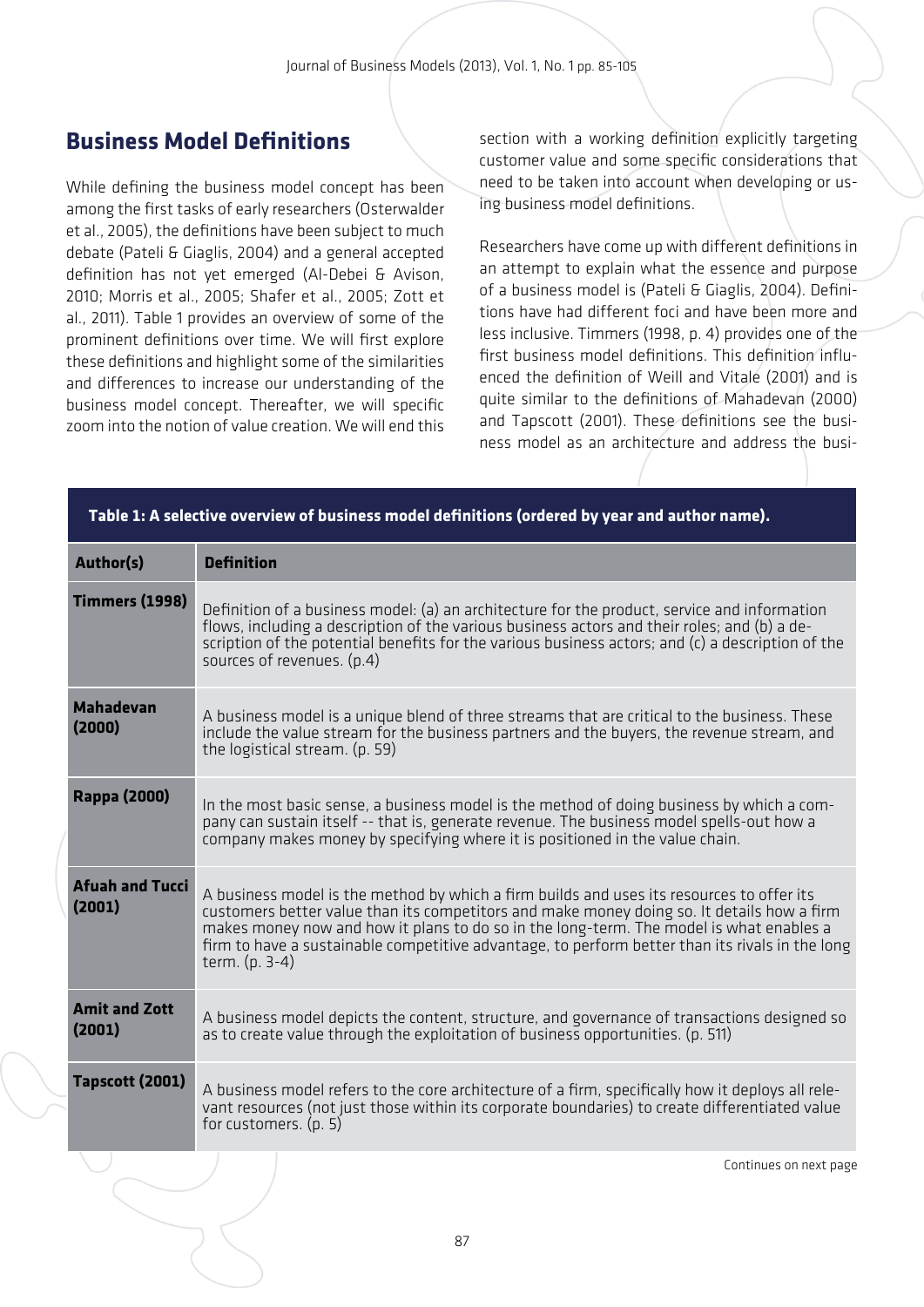#### Continued from previous page

| Table 1: A selective overview of business model definitions (ordered by year and author name). |                                                                                                                                                                                                                                                                                                                                                                                                                                                               |  |  |
|------------------------------------------------------------------------------------------------|---------------------------------------------------------------------------------------------------------------------------------------------------------------------------------------------------------------------------------------------------------------------------------------------------------------------------------------------------------------------------------------------------------------------------------------------------------------|--|--|
| <b>Author(s)</b>                                                                               | <b>Definition</b>                                                                                                                                                                                                                                                                                                                                                                                                                                             |  |  |
| <b>Chesbrough and</b><br><b>Rosenbloom</b><br>(2002)                                           | The business model provides a coherent framework that takes technological characteristics<br>and potentials as inputs, and converts them through customers and markets into economic<br>inputs. The business model is thus conceived as a focusing device that mediates between<br>technology development and economic value creation. (p. 532) It "spells out how a company<br>makes money by specifying where it is positioned in the value chain" (p. 533) |  |  |
| Morris et al.<br>(2005)                                                                        | A business model is a concise representation of how an interrelated set of decision variables<br>in the areas of venture strategy, architecture, and economics are addressed to create sustain-<br>able competitive advantage in defined markets. (p. 727)                                                                                                                                                                                                    |  |  |
| Shafer et al.<br>(2005)                                                                        | We define a business model as a representation of a firm's underlying core logic and strategic<br>choices for creating and capturing value within a value network. (p. $202$ )                                                                                                                                                                                                                                                                                |  |  |
| <b>Chesbrough</b><br>(2006)                                                                    | At its heart, a business model performs two important functions: value creation and value<br>capture. First, it defines a series of activities that will yield a new product or service in such<br>a way that there is net value created throughout the various activities. Second, it captures<br>value from a portion of those activities for the firm developing the model. (p. 108)                                                                       |  |  |
| Johnson,<br>Christensen,<br>and Kagermann<br>(2008)                                            | A business model, from our point of view, consists of four interlocking elements that, taken<br>together, create and deliver value. The most important to get right, by far, is the customer<br>value proposition. The other elements are the profit formula, the key resources and the key<br>processes. (p. 52-53)                                                                                                                                          |  |  |
| <b>Demil and Le-</b><br>cocq (2010)                                                            | Generally speaking, the concept refers to the description of the articulation between differ-<br>ent BM components or 'building blocks' to produce a proposition that can generate value for<br>consumers and thus for the organization. (p. 227)                                                                                                                                                                                                             |  |  |
| <b>Osterwalder</b><br>and Pigneur<br>(2010)                                                    | A business model describes the rationale of how an organization creates, delivers, and cap-<br>tures value. $(p. 14)$                                                                                                                                                                                                                                                                                                                                         |  |  |
| <b>Teece (2010)</b>                                                                            | In short, a business model defines how the enterprise creates and delivers value to custom-<br>ers, and then converts payments received to profits. (p. 173)                                                                                                                                                                                                                                                                                                  |  |  |
| <b>Zott and Amit</b><br>(2010)                                                                 | A business model can be viewed as a template of how a firm conducts business, how it de-<br>livers value to stakeholders (e.g., the focal firms, customers, partners, etc.), and how it links<br>factor and product markets. The activity systems perspective addresses all these vital issues<br>[]. (p. 222)                                                                                                                                                |  |  |
| <b>George and</b><br><b>Bock (2011)</b>                                                        | [] a business model is the design of organizational structures to enact a commercial oppor-<br>tunity. (p.99) [] three dimensions to the organizational structures noted in our definition:<br>resource structure, transactive structure, and value structure. (p.99)                                                                                                                                                                                         |  |  |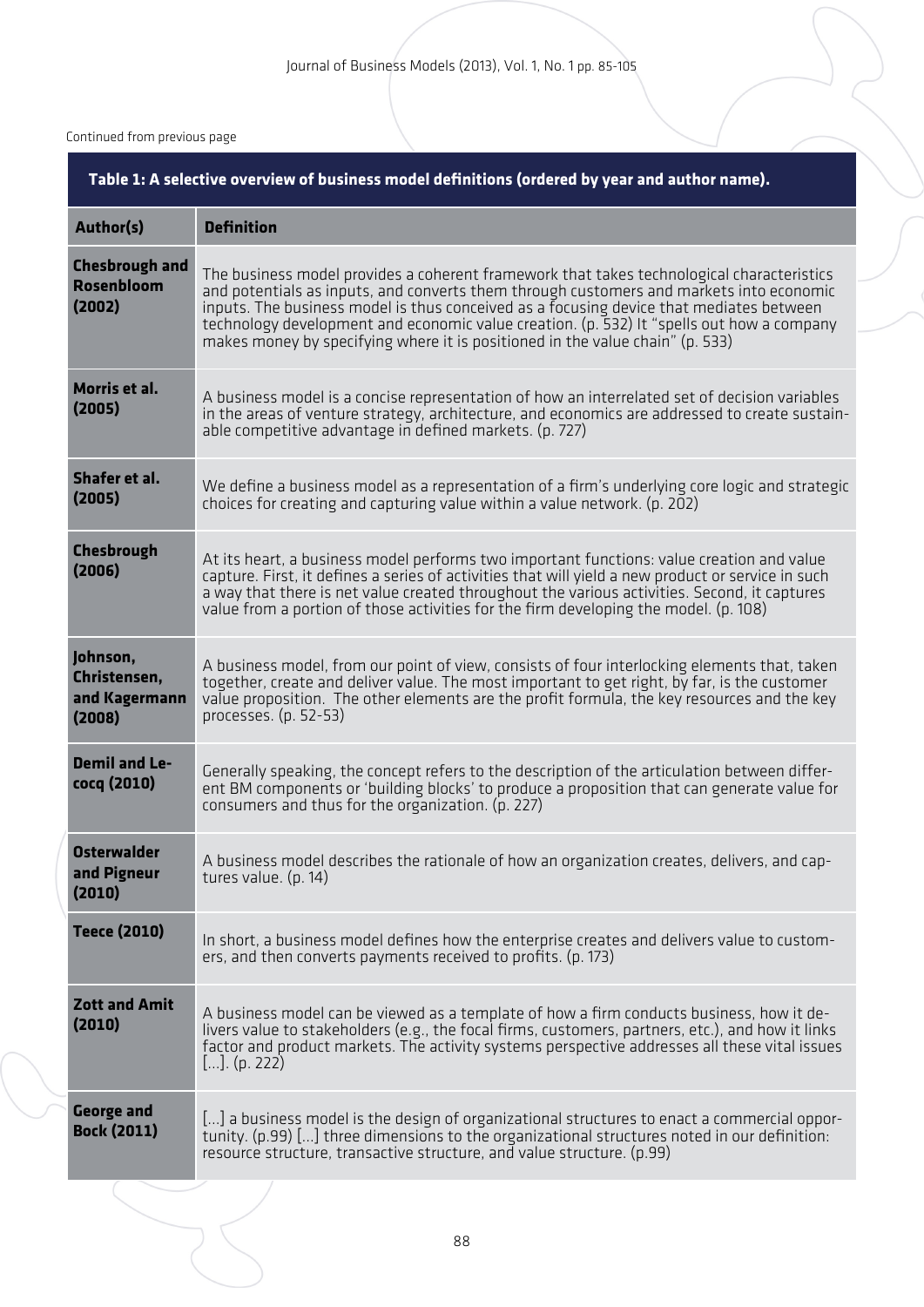ness network with a focus on the different roles of the actors and their interactions and relationships. Another early definition comes from Rappa (2000) who emphasises the monetary aspects, which is also is also prominent in some other definitions (e.g., Afuah & Tucci, 2001; Mullins & Komisar, 2009; Teece, 2010). This often comes with a stronger emphasis on the organization and strategic aspects (e.g., Afuah & Tucci, 2001; Morris et al., 2005). Most authors do stress that a business model does not cover the full strategy (e.g., Chesbrough & Rosenbloom, 2002). Others quite explicitly differentiate between business models and strategy (e.g., Magretta, 2002; Mansfield & Fourie, 2004). More comprehensive definitions combine the ideas of an architectural representation of the business network and the generation of revenues for the focal organization (Dubosson-Torbay, Osterwalder, & Pigneur, 2002; Morris et al., 2005). However, others are less inclusive in their business model definition and explicitly differentiate it from other concepts (e.g. strategy) or exclude some specific elements. For example, Timmers (1998) differentiates the business model from the marketing model, which addresses the commercial viability via the competitive advantage, positioning, marketing mix, and product-market strategy. Amit and Zott (2001) see the revenue model as a distinct, yet complementary concept to the business model.

There is quite some confusion about the organizational entity as business model definitions refer to the firm level (e.g., Afuah & Tucci, 2001; Osterwalder et al., 2005; Rappa, 2000) as well as the network level (e.g., Mahadevan, 2000; Tapscott, 2001; Timmers, 1998; Weill & Vitale, 2001). While some position it as a new level of analysis nested between the firm and the network level (e.g., Amit & Zott, 2001). Some definitions do not include an explicit reference to the organizational entity (e.g., Chesbrough & Rosenbloom, 2002; Morris et al., 2005). Most authors do include both levels in their conceptualization based on their further discussion, operationalization and application of the business model concept (see also the discussion below on business frameworks and elements). Most firm level definitions do not differentiate between the corporate entity and the business unit although most seem to imply the business unit. A notable exception is Chesbrough and Rosenbloom (2002), who explicitly relate the business model to the business unit strategy.

Some definitions follow from, or are influenced by, the specific context in which the business model concept is used. For example, Amit and Zott (2001) focus on value creation in e-business and see the business model as depicting the design of transaction content, structure, and governance transactions. Chesbrough and Rosenbloom (2002) focus on technological innovation and position the business model as mediating between technology development and economic value creation. The business model concept is also applied for organizations that have less of a profit focus such as sociallyoriented organizations (e.g., Yunus, Moingeon, & Lehmann-Ortega, 2010) and government organizations (e.g., Janssen, Kuk, & Wagenaar, 2008). This use of business models for different purposes and in different contexts, such as start-ups and established companies, different types of innovation, different kinds and varying importance of technology, for-profit and not-for-profit, etc. may also explain why there is no widely agreed upon definition.

Some researchers have tried to address the problem of different business model definitions by identifying categories or themes reflecting the different origins or meanings of the concept (Table 2). Osterwalder et al. (2005) distinguish between an activity/role-related approach, which is more inward looking and a value/ customer-oriented approach, which is more outward looking. The categories of Morris et al. (2005) represent a hierarchy where the perspective increases in comprehensiveness as one progressively moves from the economic to the operational to the strategic levels. Wirtz (2011) suggests that definitions developed from a technology orientation to an organization orientation to a strategic orientation. Given this wide variety of origins and meanings of the business model concept, it is not surprising that a general accepted definition has not yet emerged. Therefore, it will be important for the definition to provide a generic and abstract conceptualization that can be applied for different purposes and in different contexts (e.g. technology, innovation, strategy).

Many (earlier) definitions summarize what a business model is made off (e.g., Bouwman, De Vos, & Haaker, 2008; Osterwalder et al., 2005; Timmers, 1998); these definitions are very close to the frameworks and ele-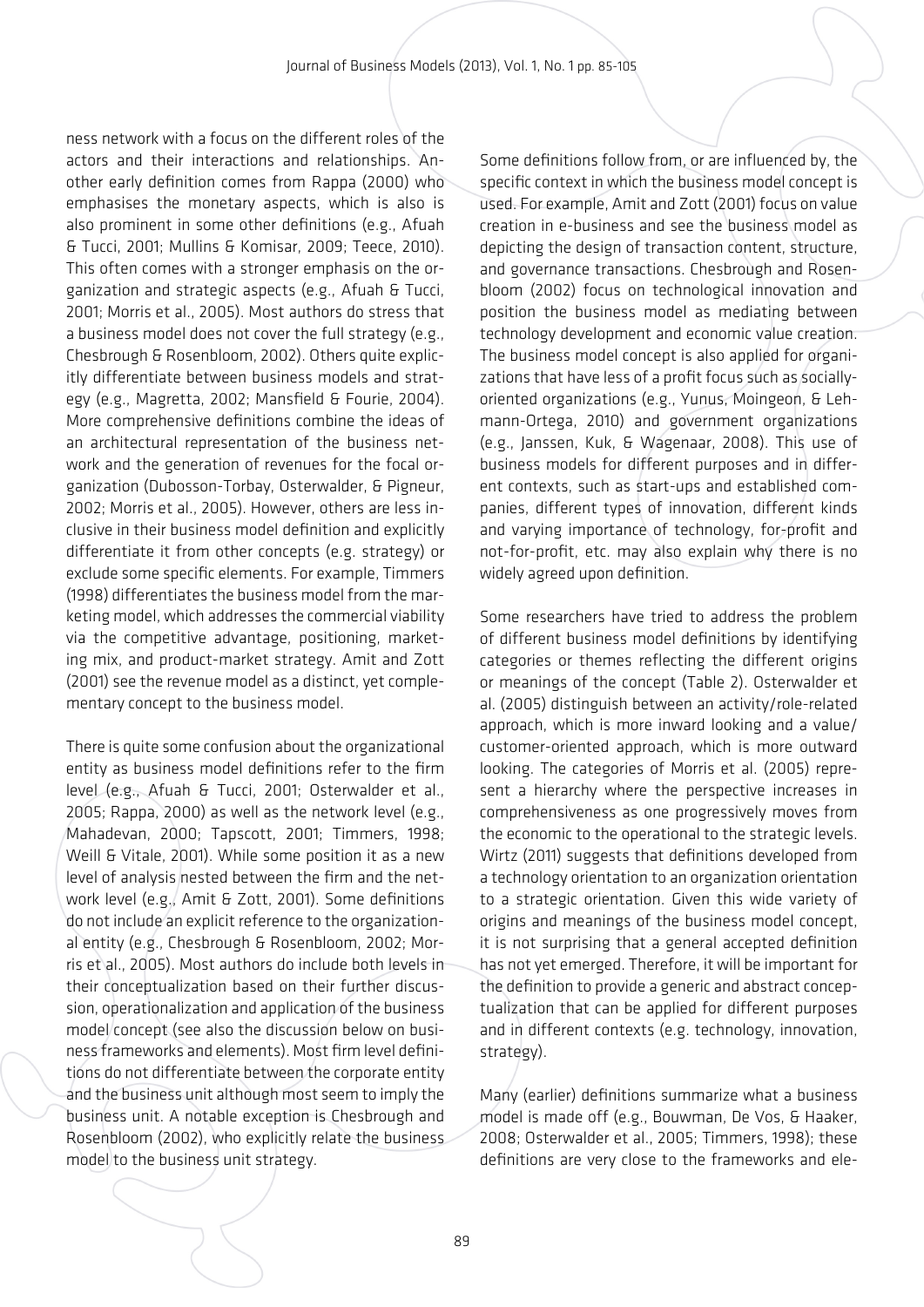| Table 2: Categorizations or themes for business model definitions (ordered by year and author name). |                                                                                                                                                                                                                                                             |  |  |  |
|------------------------------------------------------------------------------------------------------|-------------------------------------------------------------------------------------------------------------------------------------------------------------------------------------------------------------------------------------------------------------|--|--|--|
| <b>Authors</b>                                                                                       | <b>Categories/themes</b>                                                                                                                                                                                                                                    |  |  |  |
| <b>Morris et al. (2005)</b>                                                                          | Strategic level<br>$\bullet$<br>Operational level<br>$\bullet$<br>Economical level                                                                                                                                                                          |  |  |  |
| Osterwalder et al.<br>(2005)                                                                         | Activity/role-related approach (inward looking)<br>$\bullet$<br>Value/customer-oriented approach (outward looking)<br>$\bullet$                                                                                                                             |  |  |  |
| <b>George and Bock</b><br>(2011)                                                                     | Organizational design<br>$\bullet$<br>The resource-based view of the firm<br>$\bullet$<br>Narrative and sense-making<br>$\bullet$<br>The nature of innovation<br>$\bullet$<br>The nature of opportunity<br>$\bullet$<br>Transactive structures<br>$\bullet$ |  |  |  |
| <b>Wirtz (2011)</b>                                                                                  | Strategy-oriented approaches<br>$\bullet$<br>Organization-oriented approaches<br>$\bullet$<br>Technology-oriented approaches<br>$\bullet$                                                                                                                   |  |  |  |
| Zott et al. (2011)                                                                                   | E-business and IT<br>$\bullet$<br>Strategy<br>$\bullet$<br>Technology and innovation management                                                                                                                                                             |  |  |  |

ments discussed below and are less useful for deriving a generic and abstract definition. Other (later) definitions are more formulated around the value logic in terms of creating, delivering and/or capturing value (e.g., Chesbrough, 2006; Johnson, 2010; Osterwalder & Pigneur, 2010; Teece, 2010). For example, Chesbrough (2006, p. 108) states that a business model performs two important functions: value creation and value capture. 'First, it defines a series of activities that will yield a new product or service in such a way that there is net value created throughout the various activities. Second, it captures value from a portion of those activities for the firm developing the model.' Ghaziani and Ventresca (2005) concluded that the business model discourse is mostly framed around value creation. Even if the meaning is framed differently, these frames still

embody the same idea, namely, 'the question of how to create value in the face of a changing business environment' (p. 545). 'The different frames emphasize different aspects of the same problem. Generating revenues and managing relationships, although ostensibly different, both have something to say about the challenge of creating value in the unsettled Digital Economy' (p. 545).

While most authors are not very explicit about what they mean with value, most definitions seem to refer to customer value (i.e. value for the customer) (e.g., Afuah, 2004; Dubosson-Torbay et al., 2002; Osterwalder & Pigneur, 2010; Tapscott, 2001; Teece, 2010). Because most authors do not discuss what they mean with 'value' and 'customer value,' it is hard to compre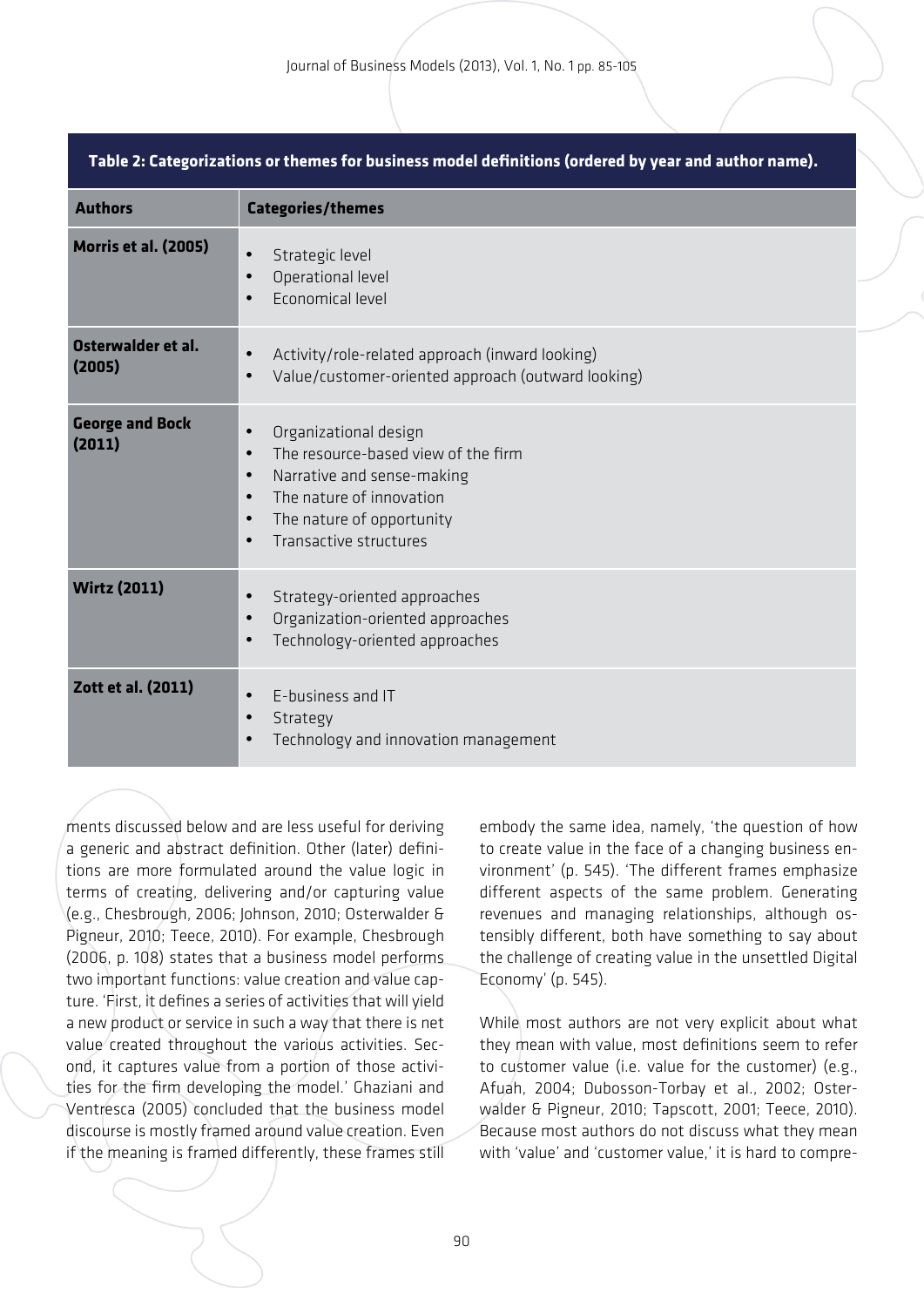hend a definition of business model without a better understanding of the value concept. The concept of value has a long history in axiology or 'the theory of value' (Holbrook, 1999) and has been of interest to many different fields in the social sciences, including economics, strategic management and marketing (Khalifa, 2004; Sanchez-Fernandez & Iniesta-Bonillo, 2006). We will take a closer look at the value concept in marketing literature (and related management literature) as this is the most obvious source for customer value. In addition, we will briefly discuss the ideas on value creation in strategic management as this is the field where most business model authors rely on for their theoretical foundation. However, as will follow from the brief overview below, there are no straight answers to be found here either as customer value is a complex and multi-dimensional concept and value creation is still ill understood from a strategic perspective.

Conceptualizations of customer value range from more simplified, uni-dimensional to more complex and holistic, multi-dimensional approaches (Sánchez-Fernández & Iniesta-Bonillo, 2007). Woodruff (1997) defines it as 'a customer's perceived preference for and evaluation of those product attributes, attribute performances, and consequences arising from use that facilitate (or block) achieving the customer's goals and purposes in use situations' (p. 142). Woodruff's definition reflects the richness and complexity of the concept, but may not be readily translated into an effective operational definition (Parasuraman, 1997). Holbrook (1999) emphasizes that consumer value is an 'interactive relativistic preference experience' (p. 5). An 'interactive' approach entails that 'value depends on the characteristics of some physical or mental object but cannot occur without the involvement of some subject who appreciates these characteristics' (p. 6). It is 'relativistic' because it depends on relevant comparisons, it varies between people and it changes among situations. And 'experience' means that consumer value resides in the consumption experience rather than in the product purchased. Customer value in the use context is also described as use value (or value-in-use), which is value created with and determined by the user during the consumption process (Bowman & Ambrosini, 2000; Dixon, 1990). This is differentiated from exchange value (or value-in-exchange), which is value embedded in the product itself (i.e. added during the production process) and determined at the point of exchange process (Bowman & Ambrosini, 2000; Dixon, 1990). Bowman and Ambrosini (2000) see use value as being defined by customers, based on their perceptions of the usefulness of the product on offer. In monetary terms it is the amount the customer is prepared to pay for the product. They explicitly refer to *perceived* use value to stress that it is subjectively assessed by the customer. Exchange value is realized when the product is sold and it is the amount paid by the buyer to the producer.

In general, (strategic) management literature has not paid a lot of attention to consumers (Brief & Bazerman, 2003). The emphasis has traditionally been on the supply side where the producers (solely) create value as reflected in the common term 'added value' (Priem, 2007). So far there is little consensus on what value creation is and how it can be achieved in the management literature (Lepak, Smith, & Taylor, 2007). A notable exception is Priem (2007), who introduces an orientation on consumers and value creation – the 'consumer benefit experienced' viewpoint – as an alternative for the dominant orientation on producers and value capture in strategic management approaches based on firm positioning, transaction cost, and resource-based view. One of the fundamental ideas behind this perspective is that consumers experience value during their consumption activities. So products and services are not 'value laden' as they are without value when they are unconsumed. In subsequent work, Priem, Li, and Carr (2012) refer to 'demand-side' research that looks at explaining and predicting managerial decisions that increase value creation within a value system based on product markets and consumers (downstream from the focal firm) instead of factor markets and producers (upstream of the focal firm). A demand-side approach recognizes that consumer's heterogeneity of demand contributes to firm heterogeneity and emphasizes that firms first must compete to create more consumer value (to join the value system) and only then compete to capture that value. Adner and Zemsky (2006) also argue that value creation presents a distinct set of challenges and stress the role of demand-side factors in sustainable competitive advantage.

Following the discussion of the business model definition and the value concept, we conclude that from a generic and abstract perspective a business model provides an integral view on the value logic of an or-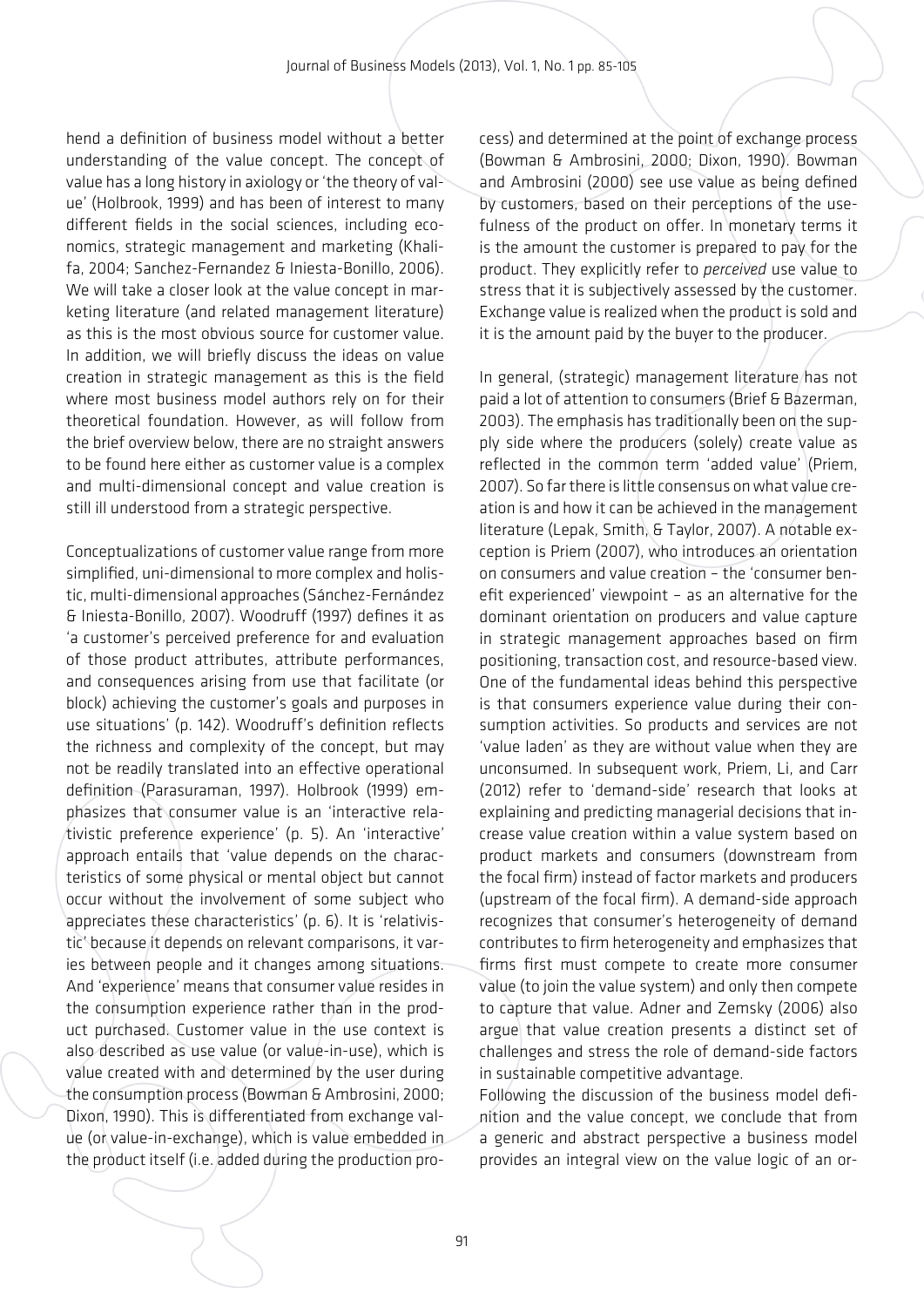ganization by bringing together customer (use) value and value creation with business (exchange) value and value capture. We propose the following definition: *a business model describes the value logic of an organization in terms of how it creates and captures customer value*. This definition is similar to most of the more recent definitions of other authors, in particular Osterwalder and Pigneur (2010), Chesbrough (2006), and Johnson (2010), except our explicit reference to *customer* value. Moreover, we excluded 'delivering' value from our definition as we see the separation of creating value and delivering value as a supply-side perspective focussing on producers adding value. Customer (use) value cannot be created without involving the user and considering the use context.

Our business definition is abstract and generic enough to cover the use of the business model concept for different purposes and in different contexts and to cater for the evolution of the business model concept over time within this relatively young and emerging field. This is facilitated by not including a comprehensive list of elements but leaving that to more specific and operational frameworks (as discussed below). Our definition reflects the current business model discourse, which is mostly framed around value creation (Ghaziani & Ventresca, 2005).The core reasoning of the business model is about the creation of customer value and linking this to the capture of customer value (for the creation of business/exchange value). This aligns well with the ideas of Peter Drucker who states that 'There is only one valid definition of business purpose: to create a customer' and 'It is the customer who determines what a business is' (Drucker, 2007, p. 31). While most business model authors nowadays emphasise value creation this does, however, not mean that value capture is ignored (Zott, Amit, & Massa, 2010). But while there is some attention to capturing the customer value created, business value and sustainable competitive advantage are stressed in strategy (Chesbrough & Rosenbloom, 2002). Our definition model focuses on the firm level, but this does not exclude taking the network level into account. The specific firm can be the focal organization of a business network that plays a prominent role in creating and capturing customer value. In this way the business model can become a new level of analysis positioned between the firm and the network level (Zott et al., 2011).

Based on the discussion of the business model definition, we also see opportunities for further developing the definition. Because most authors do only limitedly address what is meant with customer value and value creation, we suggest that business model research pays more attention to other literature in this area, in particular from marketing and strategic management. However, the current literature on customer value and value creation will not provide any straight answers either as customer value is a complex and multi-dimensional concept and value creation is still ill-understood, in particular from a strategic perspective. Moreover, there is an opportunity for business model research to contribute to the strategy literature as the business model can contribute to an expanded boundary model that includes value creation and integrates a demand side perspective (Priem, Butler, & Li, 2013)

## **Business Model Frameworks and Elements**

Closely related to the business model definitions are the compositional elements describing what a business model is made-off. The elements are also referred to as, for example, building blocks (e.g., Osterwalder & Pigneur, 2010), components (e.g., Pateli & Giaglis, 2004), (key) questions (e.g., Morris et al., 2005), or functions (e.g., Chesbrough & Rosenbloom, 2002). Business model elements are sometimes presented as part of the definitions and other times described in separate lists, frameworks or ontologies. Gordijn, Osterwalder, and Pigneur (2005) state that this kind of research has evolved from 'shopping lists' of components, to components as building blocks, to reference models and ontologies. This means the description of elements has become more explicitly conceptualized, shared and formal. Business model frameworks and ontologies do not only define the elements, they also define the relationships between the elements (e.g., Gordijn et al., 2005). They often also introduce some hierarchal structure, in particular a two-layered model with higher-level and lower level elements (e.g., Johnson et al., 2008; Morris et al., 2005; Osterwalder, 2004). Table 3 presents a selective overview of business model frameworks to briefly introduce the topic by describing a few prominent examples and highlight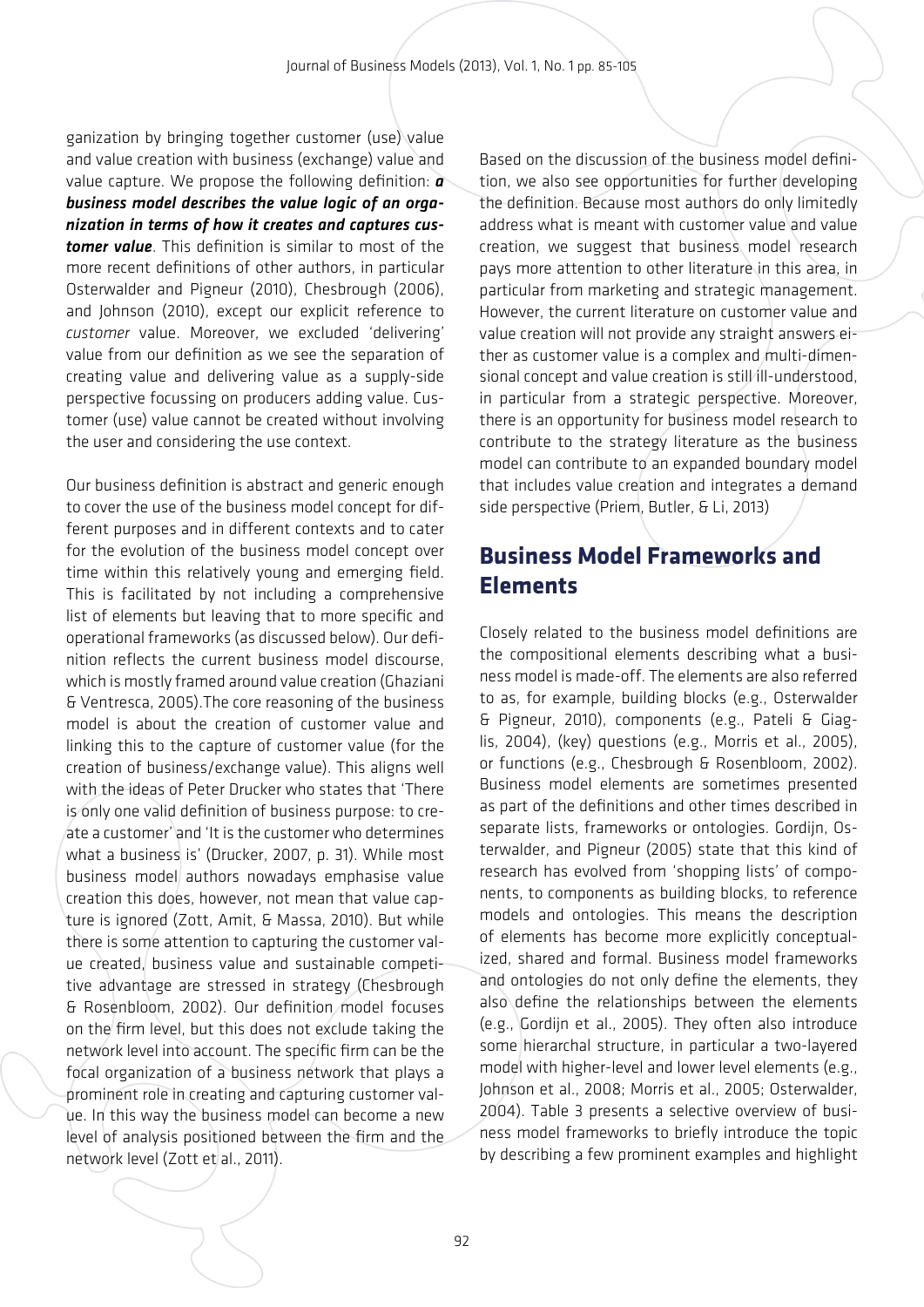some communalities and differences. Note that it is not our intention to be comprehensive here but to mainly focus on a representative set of well-known frameworks from different origins (in particular e-business, innovation, and entrepreneurship). See for more complete overviews, for example, Shafer et al. (2005) and Zott et al. (2011).

The most well-known and widely used framework is the Business Model Canvas (Osterwalder & Pigneur, 2010). The Business Model Canvas is presented as a shared language for describing, visualizing, assessing and changing business models. It is focussed on design and innovation, in particular by using visual thinking which stimulates a holistic approach and storytelling. The Canvas is a follow up of the Business Model Ontology (Osterwalder, 2004). In this ontology the elements are grouped into four pillars: customer interface (segments, relationships and channels), product (value proposition), infrastructure management (activities, resources, and partners) and financial aspects (revenues and costs). Osterwalder (2004) shows how the ontology synthesize most of the other business model frameworks and elements at that time (e.g., Afuah & Tucci, 2001; Hamel, 2000; Magretta, 2002).

The Four-Box Business Model (Johnson, 2010; Johnson et al., 2008) has many similarities with the Business Model Canvas. Johnson stresses the interdependencies between the boxes in terms of consistency and complementarily and sees this as the way in which a simple framework can become quite complex. However, there is not much further discussion of these interdependencies or support for dealing with them. The main difference between the Business Model Canvas and the Four-Box Business Model is that the former has a customer pillar while the latter does not have a separate customer box but covers customer aspects to some extent in the value proposition box. Moreover, while the Business Model Canvas has key partnerships as a separate element, the Four-Box Business Model puts it under key resources. The Four-Box Business Model includes more detailed operational (business rules, behavioural norms and success metrics) and financial (target unit margin and resource velocity) aspects than the Business Model Canvas.

Chesbrough and Rosenbloom (2002) discuss business models in relation to technological innovation. They position the business model as a heuristic logic and focusing device that mediates between technology development and economic value creation. Chesbrough and Rosenbloom state that 'the business model provides a coherent framework that takes technological characteristics and potentials as inputs, and converts them through customers and markets into economic inputs' (p. 532). The elements of Chesbrough and Rosenbloom are quite similar to the Business Model Canvas and the Four-Box Business Model. They do explicitly mention the value network as one of the elements, which includes customers, suppliers, complementors, and competitors. Moreover, Chesbrough and Rosenbloom also see the competitive strategy as an element in the business model, which is not the case for the Business Model Canvas and the Four-Box Business Model. However they do stress that this does not cover the full strategy and that there are differences between the business model and strategy, such as the fact that the business model emphasizes value creation while the strategy emphasizes value capture.

Morris et al. (2005) approach the business model from an entrepreneurship perspective. Similar to the Four-Box Business Model, they also include more details on the financial aspects (operating leverage, volumes, and margins). In line with Chesbrough and Rosenbloom, Morris et al. also include competitive strategy as an element in the business model. Moreover, one of their elements addresses the personal factors of the entrepreneur or investor in relation to their time, scope, and size ambitions, which they also refer to as 'the investment model.' This takes into account that there are different venture types possible such as the subsistence, income, growth and speculative models. In addition, Morris et al. also stress the importance of internal and external fit with respect to the six elements. While internal fit (consistency and reinforcement between the components) is required for a working model, a strong internal fit can undermine adaptability and result in a poor external fit when the environment is turbulent. Morris et al. also note that the components interact with each other and that the investment model (component 6) effectively delimits decisions made in all other areas.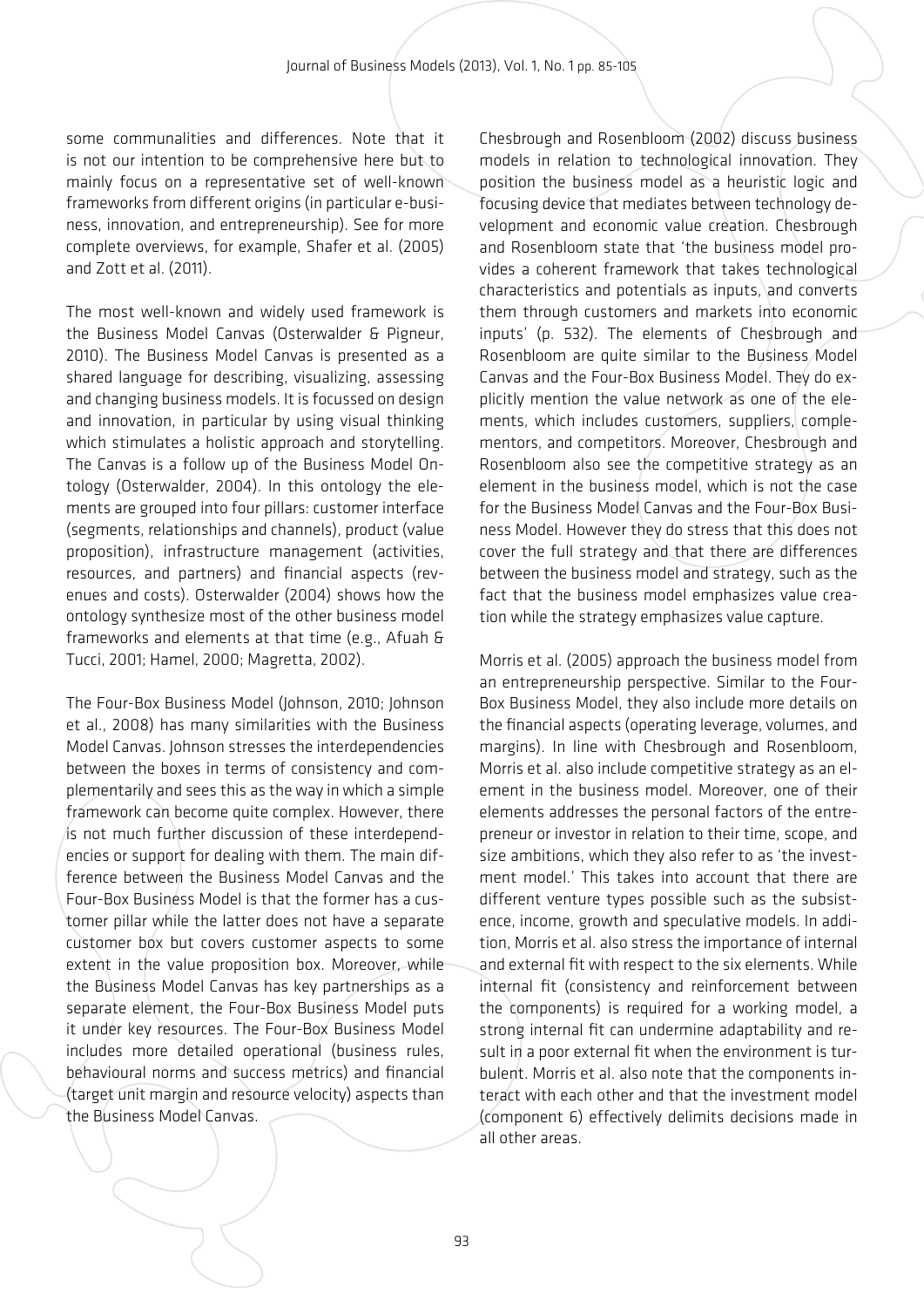| <b>Author(s)</b>                                                                 | <b>List/Framework and Elements</b>                                                                                                                                                                                                                                                                                               |                                                                                                                                                                                                                                                                                                                                      |  |  |  |
|----------------------------------------------------------------------------------|----------------------------------------------------------------------------------------------------------------------------------------------------------------------------------------------------------------------------------------------------------------------------------------------------------------------------------|--------------------------------------------------------------------------------------------------------------------------------------------------------------------------------------------------------------------------------------------------------------------------------------------------------------------------------------|--|--|--|
| <b>Weill and Vitale</b><br>(2001)                                                | <b>Business Model Schematics</b><br>roles and relationships (electronic and pri- •<br>$\bullet$<br>mary - including the firm of interest, its .<br>customers, suppliers and allies)<br>major flows of product, information, and<br>$\bullet$<br>money<br>revenues and other benefits each partici-<br>$\bullet$<br>pant receives | Atomic E-business Model<br>Strategic objectives & value proposition<br>Sources of revenue<br>Critical success factors<br>Core competencies<br>$\bullet$<br>E-business Initiative<br>Combination of atomic models<br>$\bullet$<br>Targeted customer segments<br>Channels to the customer<br>IT infrastructure capability<br>$\bullet$ |  |  |  |
| <b>Osterwalder</b><br>(2004);<br><b>Osterwalder and</b><br><b>Pigneur (2010)</b> | <b>Business Model Canvas</b><br>$\bullet$<br><b>Customer Segments</b><br><b>Customer Relationships</b><br>$\bullet$<br>Communication, Distribution & Sales Channels .<br>$\bullet$<br>Value Propositions<br>$\bullet$                                                                                                            | Key Resources<br><b>Key Activities</b><br>Key Partnerships<br>Revenue Streams<br>Cost Structure<br>$\bullet$                                                                                                                                                                                                                         |  |  |  |
| <b>Chesbrough and</b><br><b>Rosenbloom</b><br>(2002)<br>Morris et al.            | Technology-market mediation<br>Value proposition<br>$\bullet$<br>Market segment<br>$\bullet$<br>Value chain<br>$\bullet$                                                                                                                                                                                                         | cost structure & profit potential<br>value network<br>competitive strategy                                                                                                                                                                                                                                                           |  |  |  |
| (2005)                                                                           | Entrepreneur's business model<br>How do we create value? (factors related to •<br>$\bullet$<br>the offering)<br>Who do we create value for? (market factors)<br>$\bullet$<br>What is our source of competence? (internal •<br>$\bullet$<br>capability factors)                                                                   | How do we competitively position ourselves?<br>(strategy factors)<br>How we make money? (economic factors)<br>What are our time, scope, and size ambitions?<br>(personal/investor factors)                                                                                                                                           |  |  |  |
|                                                                                  |                                                                                                                                                                                                                                                                                                                                  | Continues on next page                                                                                                                                                                                                                                                                                                               |  |  |  |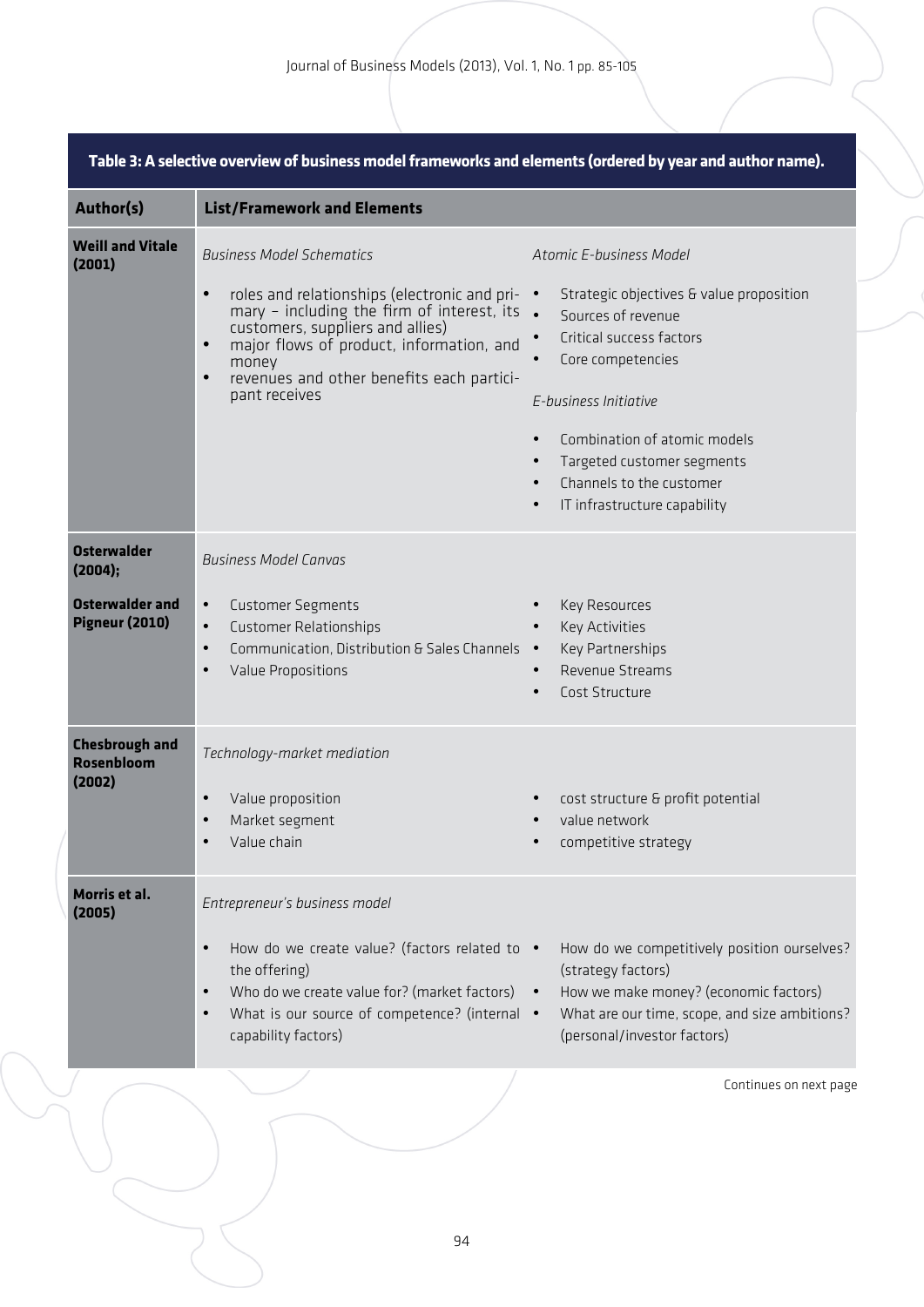#### Continued from previous page

| Table 3: A selective overview of business model frameworks and elements (ordered by year and author name). |                                                                                                                                                                                                                                                     |                                                                                                                              |  |  |  |
|------------------------------------------------------------------------------------------------------------|-----------------------------------------------------------------------------------------------------------------------------------------------------------------------------------------------------------------------------------------------------|------------------------------------------------------------------------------------------------------------------------------|--|--|--|
| Johnson et al.<br>(2008);                                                                                  | <b>Four-Box Business Model</b>                                                                                                                                                                                                                      |                                                                                                                              |  |  |  |
| Johnson (2010)                                                                                             | Customer Value Proposition<br>$\bullet$<br>Job-to-be-done<br>$\bullet$<br>Offering<br>$\bullet$<br>Profit Formula<br>$\bullet$<br>Revenue Model<br>$\bullet$<br>Cost Structure<br>$\bullet$<br>Target Unit Margin<br>Resource Velocity<br>$\bullet$ | Key Resources<br>Key Processes<br>Processes<br>$\bullet$<br><b>Business Rules &amp; Success Metrics</b><br>Behavioural Norms |  |  |  |

Weill and Vitale (2001) introduce E-business Model Schematics for describing e-business models. This Framework uses the elements in Timmers' definition (Timmers, 1998) as starting-point and adds a visual representation to it. Moreover, Weill and Vitale differentiate between atomic e-business model and ebusiness initiatives that are based on combinations of atomic models and identify specific elements for both. What is notable about the approach of Weill and Vitale is its focus on e-business, which comes with special attention for information flows, electronic relationships, and IT infrastructure. Some other frameworks even have a separate, higher-order element addressing technology (e.g., Bouwman et al., 2008; Mason & Spring, 2011). Moreover, the network perspective on the organizational architecture is very prominent in Ebusiness Model Schematics with a description of roles, relationships and flows.

Business model frameworks address what a business model is made-off. As the framework overview above shows, there are significant similarities in terms of the elements that can be used to represent how an organization (in a network setting) creates and captures customer value. From a comparison of 18 frameworks and lists, Morris et al. (2005) state that the number of elements mentioned varies from four to eight and that a total of 24 different items are mentioned as possible elements, with 15 receiving multiple mentions. They conclude 'that the most frequently cited are the firm's value offering (11), economic model (10), customer interface/relationship (8), partner network/ roles (7), internal infrastructure/connected activities (6), and target markets (5). Some items overlap, such as customer relationships and the firm's partner network or the firm's revenue sources, products, and value offering' (p. 727). Al-Debei and Avison (2010) suggest a unified business model conceptual framework with the dimensions value proposition, value architecture, value network, and value finance. Based on our description and discussion of business model frameworks, the findings of Morris et al. (2005) and the unified model of Al-Debei and Avison (2010), we suggest that the core elements of a business model should address the customer, value proposition, organizational architecture and economics dimensions.

The customer dimension identifies the target customers and articulates their problem (a difference between the current and desired situation). This problem (or opportunity) is sometimes also described as the job-to-be-done (Johnson et al., 2008; Ulwick, 2005). The value proposition dimension presents the organization's solution to deal with the customer problem often in terms of an offering and its potential benefits. The value proposition is the first amongst equals and can be seen as the central dimension of the business model, as also argued by, for example, Zott et al. (2011). The organizational architecture dimension addresses how the value proposition can be effectuated by the capabilities and resources of the focal organization and the other actors in the busi-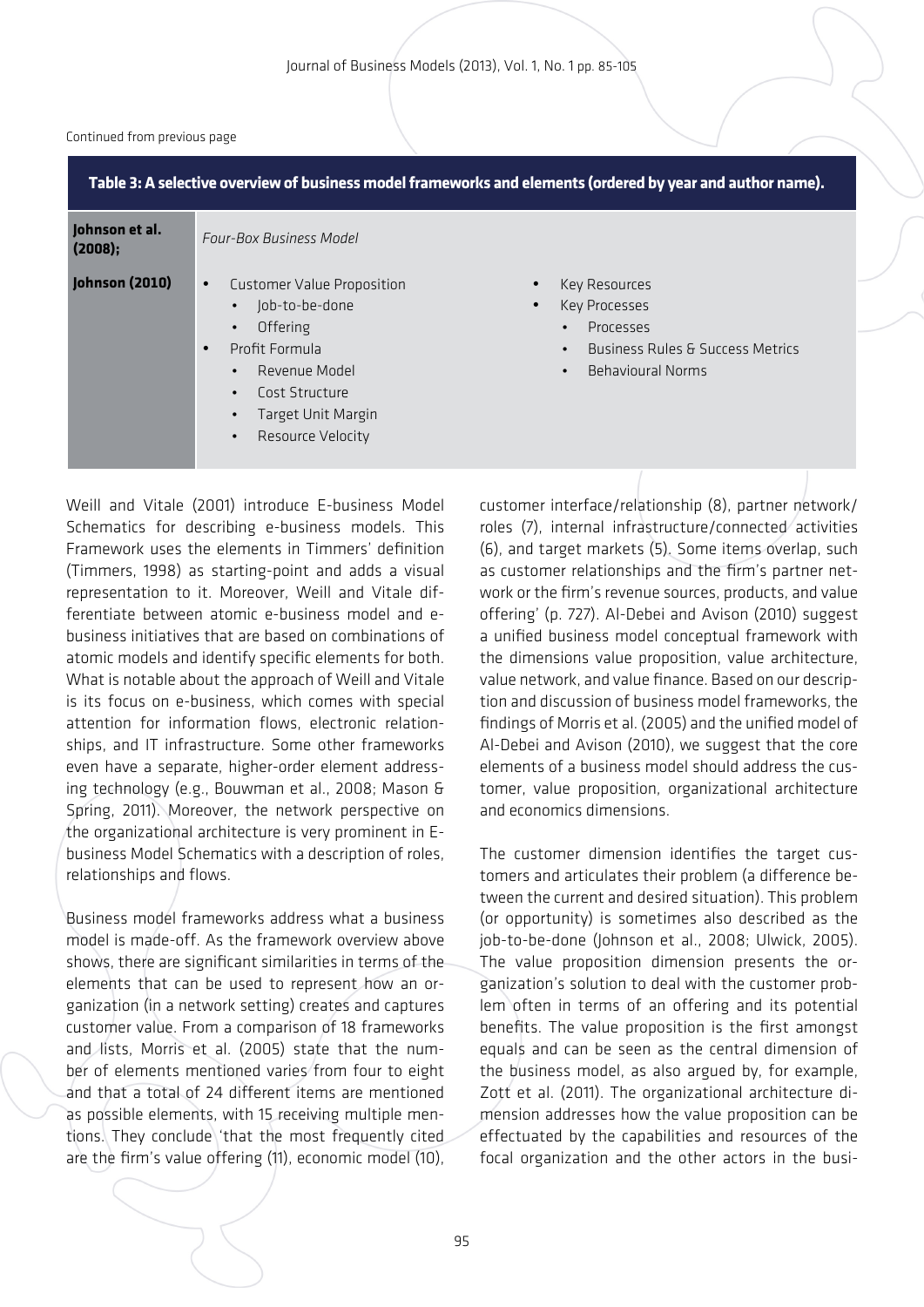ness network. There can be differences between the representation of the organizational architecture at the organizational and network level, for example the value chain and the value system (Porter, 1985). The economics dimension focuses on financial considerations (how to make money) in terms of the revenues and costs and their drivers (e.g. margin, economies of scale). Economics can also include non-financial considerations related to social and environmental considerations (e.g. the triple bottom line). Together these business model dimensions cover the core questions about creating and capturing customer value in terms of who, what, why and how. The identification of four dimensions advances our understanding of the business model concept from the earlier discussion on definitions and moves the conceptualisation from abstract and generic to more concrete and specific. *A business model describes the value logic of an organization in terms of how it creates and captures customer value and can be concisely represented by an interrelated set of elements that address the customer, value proposition, organizational architecture and economics dimensions.*

We suggest to include the business model dimensions as high-level core elements and to make use of business model frameworks as multi-level structures specifying a (limited) number of higher-order elements (or pillars, boxes, questions, etc.) and elaborating these in more detail as lower-level elements (or building blocks, components, factors, etc.). This means that depending on the specific purpose, context and/or theoretical foundations of a business model study, a more specialised framework can be used that may have additional higher-order elements and/or more specific lowerorder elements. In this way business model research can, on the one hand, build on a cumulative body of knowledge and, on the other hand, be flexible enough to adapt to specific purposes and circumstances. For example, some frameworks may have additional higher-order elements addressing strategy or technology. Or some frameworks may cover the economics dimension by a financial higher-order element and revenues and costs as lower-order elements while others add volume, growth and resource velocity as additional lower-order elements. This flexibility does mean that when developing or using a business model framework, it is required to address the origin and foundation of the framework and elements and discuss assumptions and limitations.

A business model framework should not only define the elements, but also define the relationships between the elements. According to Morris, Minet, Richardson, and Allen (2006, p. 47) 'a useable business model framework captures the ways in which key decision variables are integrated, including the need for unique combinations that are internally consistent.' It is important to recognize that a business model framework 'more than the sum of its parts, the model captures the essence of how the business system will be focused' (Morris et al., 2005, p. 727). This is in line with suggestions that the business model is a system (Afuah & Tucci, 2001) with complex interdependencies between its elements (Johnson, 2010). Moreover, there should be a blend (Mahadevan, 2000) or balance (Bouwman et al., 2008) between the different dimensions. We suggest to take this one step further, more than a consistency or fit between the business model elements, the strongest business models create synergies between them going beyond tensions and trade-offs between customer and business perspectives and between value creation and capture. However, while the importance of the relationships and consistency between the elements in a business model framework is recognized, this topic is hardly addressed by literature so far except at the even more concrete level of business model archetypes. Moreover, there is also a lack of empirical testing of the business model frameworks and elements. Here also research on business model archetypes can be of great value as this research is often based on empirical studies.

## **Business Model Classifications and Archetypes**

Business model research has been addressing the identification and description of different types of business models. These archetypes are discussed individually or collectively as part of a classification (Hedman & Kalling, 2003; Osterwalder et al., 2005; Pateli & Giaglis, 2004).An archetype can refer to a full business model, often an exemplar based on a specific company such as the 'low-cost carrier model' of SouthWest Airlines, or a simplified, basic model, such as the 'full service pro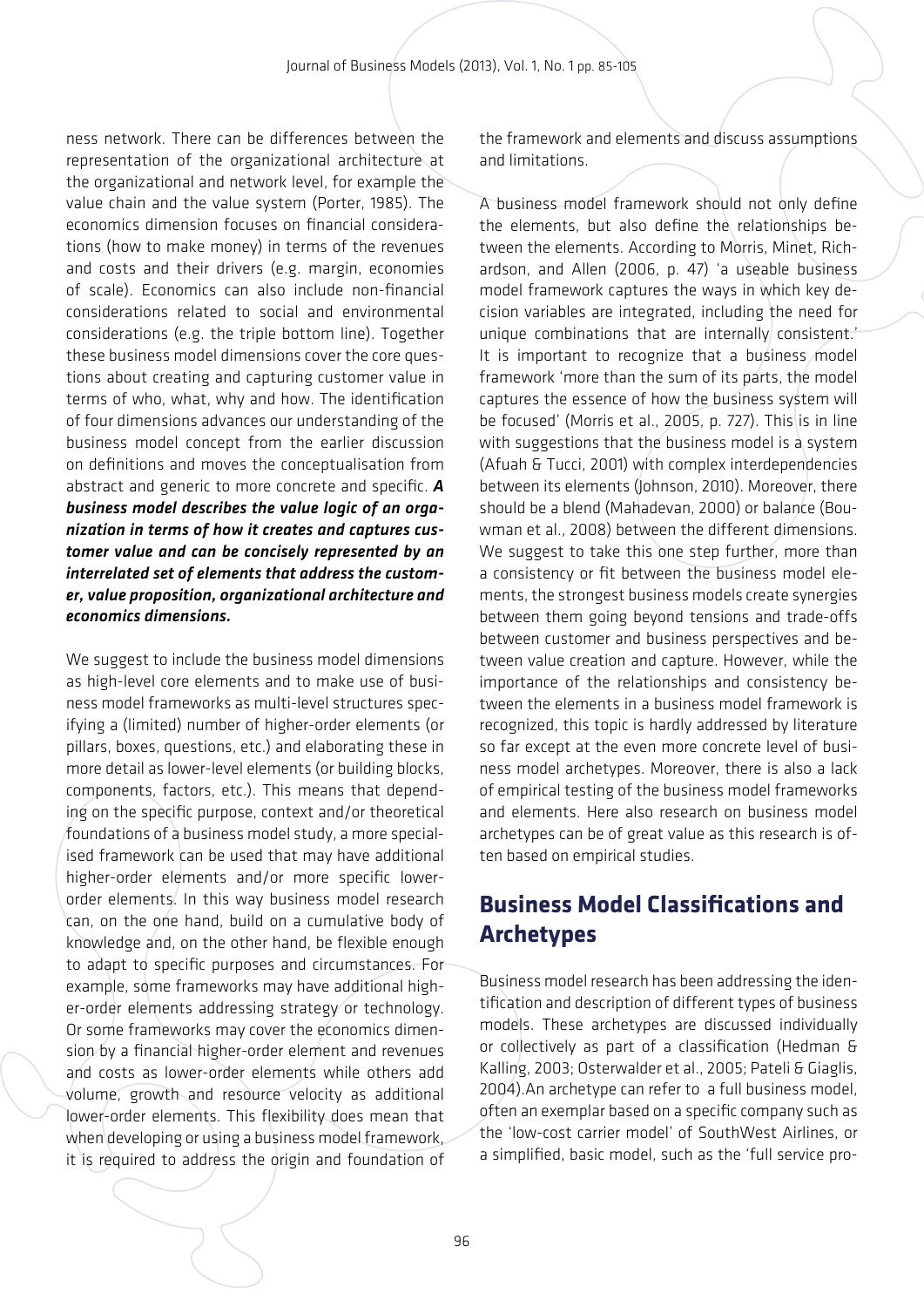vider' atomic business model (Weill & Vitale, 2001), or a specific aspect or element of a business model, for example, the 'free' business model pattern (Osterwalder & Pigneur, 2010) for the revenue model. In this section we will discuss a number of these archetypes and classifications to get an impression of this area of research and link it to the business model conceptualization. It is not intended as being comprehensive with respect to the full range of archetypes or classifications but is representative and in particular covers e-business research, which has been most prolific in this area.

Authors in academic literature as well as popular press identify and discuss generic representations of specific types of business models and/or specific instantiations of these specific types. Common examples are the 'razor-and-blades model' of Gillette, the 'power-by-thehour model' of Rolls Royce, the 'low-cost carrier model' of SouthWest Airlines, the 'direct sales with build-toorder model' of Dell, and the 'the customer is the company model' of Threadless. The in-depth descriptions of business model archetypes often address interesting business models of well-known firms or innovative business models of upcoming firms based on empirical studies. For example, With the rise of the Internet, there was a lot of attention for e-business models, which later on got refined to pure-play and clicks-andmortars models (e.g., Afuah & Tucci, 2003). Another example, Anderson (2009) discusses how companies can be successful by giving away things for free and using more indirect revenue sources like cross-subsidies or freemium. The in-depth descriptions of business model archetypes are often presented as engaging stories of real world examples or in-depth case studies. This makes the business model concept very concrete and practical.

While some authors focussed on individual business model archetypes, others started producing classifications of multiple business model archetypes in the form of lists or typologies (Table 3). The rise of the Internet resulted in an increase in business model choices (Pateli & Giaglis, 2004) with new e-business models and adapted versions of traditional 'bricks-and-mortar' models. There were many authors trying to describe and understand different e-business models, for example Timmers (1998), Rappa (2000) and Weill and Vitale (2001). Later the specific focus on e-business models

lessened, although many of the newer models are still associated with technology as driver or enabler. Osterwalder and Pigneur (2010) and Johnson (2010) are examples of newer lists that are not e-business focussed. Sometimes classifications make use of business model frameworks to systematically describe each business model archetype, as abstract presentation or exemplary instantiation, with the help of a business model framework. This is, for example, done by Weill and Vitale (2001), Afuah and Tucci (2003), and Osterwalder and Pigneur (2010).

While most business model classifications are lists that present an unordered set of business model archetypes, some provide business model typologies that position archetypes relative to each other based on underlying criteria. For example, Timmers (1998) uses 2 criteria for classifying his Internet business models: (1) functional integration (form single function to multiple functions/integrated) and (2) degree of innovation (from lower to higher). While the typologies provide insights into different types of business models and their relative positioning, there is little integration or consolidation of the different criteria and model types presented by different authors. Moreover, the criteria used to classify business models overlap to some extent with the elements in the business model frameworks, for example, Weill and Vitale (2001) and Afuah and Tucci (2003). It is unclear what the relation between the criteria and elements is. Moreover, there is no holistic and exhaustive business model taxonomy available yet (Lambert, 2006; Pateli & Giaglis, 2004). Whereas a typology is an arbitrary/artificial classification that suits a specific need with categories that are conceptually derived and based on a limited number of variables, a taxonomy is a general/natural classification providing a basis for generalisation with categories that are empirically derived and based on a large number of variables (Lambert, 2006).

The classifications and archetypes can be applied for the design and management of business models, for example, business model composition (Weill & Vitale, 2001), business model decision-making (Morris et al., 2005) and business model maturity (Chesbrough, 2006). Moreover, this kind of research is also important for business model innovation as it can help assessing the novelty of a business model. Weill and Vi-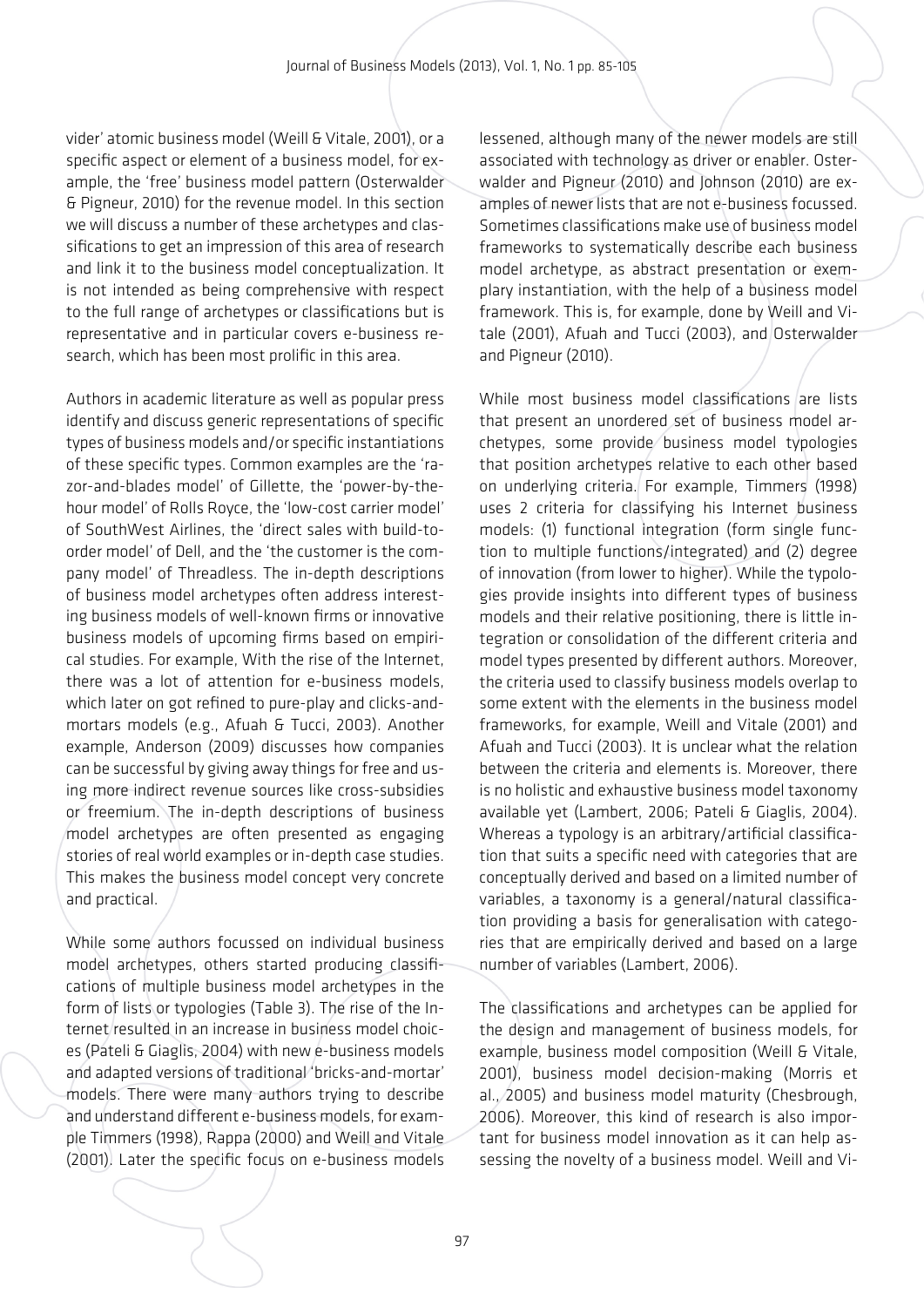| Author(s)                                   | <b>Classification</b>                                                                                                                                                                                                                                                                                                    |                                                                                                                                                                                                                                           | <b>Comments</b>                                                                                                                           |
|---------------------------------------------|--------------------------------------------------------------------------------------------------------------------------------------------------------------------------------------------------------------------------------------------------------------------------------------------------------------------------|-------------------------------------------------------------------------------------------------------------------------------------------------------------------------------------------------------------------------------------------|-------------------------------------------------------------------------------------------------------------------------------------------|
| <b>Timmers (1998)</b>                       | Internet business models<br>e-shop<br>$\bullet$<br>e-procurement<br>$\bullet$<br>e-auction<br>3rd party marketplace<br>e-mall<br>$\bullet$                                                                                                                                                                               | Virtual communities<br>Value chain integrator<br>Information brokers<br>Value chain service provider<br>$\bullet$<br>Collaboration platforms                                                                                              | Classified by 2 criteria:<br>(1) functional integration;<br>(2) degree of innovation                                                      |
| <b>Rappa (2000)</b>                         | Business models on the web<br>Brokerage model<br>$\bullet$<br>Advertising Model<br>$\bullet$<br>Infomediary Model<br>$\bullet$<br>Merchant Model<br>$\bullet$<br>Manufacturer Model<br>$\bullet$                                                                                                                         | Affiliate Model<br>Community Model<br>$\bullet$<br><b>Subscription Model</b><br>$\bullet$<br><b>Utility Model</b><br>$\bullet$                                                                                                            |                                                                                                                                           |
| <b>Weill and Vitale</b><br>(2001)           | Atomic e-business models<br>Content Provider<br>$\bullet$<br>Direct to Consumer<br>$\bullet$<br><b>Full Service Provider</b><br>$\bullet$<br>Intermediary<br>$\bullet$                                                                                                                                                   | Shared Infrastructure<br>Value net integrator<br>Virtual Community<br>$\bullet$<br>Whole of Enterprise/<br>Government                                                                                                                     | Described by 4 elements (see<br>atomic e-business model in<br>Table 3)                                                                    |
| <b>Afuah and Tucci</b><br>(2003)            | (Internet) Business models (based on dominant revenue<br>models)<br>Commission<br>$\bullet$<br>Advertising<br>$\bullet$<br>Mark-up<br>$\bullet$<br>Production<br>$\bullet$                                                                                                                                               | Referral<br>Subscription<br>$\bullet$<br>Fee-for-service<br>$\bullet$                                                                                                                                                                     | Described by 4 elements: (1)<br>profit site (role in value network),<br>(2) revenue model, (3) commerce<br>strategy and (4) pricing model |
| Johnson (2010)                              | Business model analogies<br>Affinity club<br>$\bullet$<br>Brokerage<br>$\bullet$<br><b>Bundling</b><br>$\bullet$<br>Cell phone<br>$\bullet$<br>Crowdsourcing<br>$\bullet$<br>Disintermediation<br>$\bullet$<br>Fractionalization<br>$\bullet$<br>Freemium<br>$\bullet$<br>Leasing<br>$\bullet$<br>Low touch<br>$\bullet$ | Negative operating cycle<br>Pay-as-you-go<br>Razors-and-blades<br>Reverse auction<br>Reverse razors-and-<br>$\bullet$<br>blades<br>Product-to-service<br>Standardization<br>Subscription club<br>$\bullet$<br>User community<br>$\bullet$ |                                                                                                                                           |
| <b>Osterwalder</b><br>and Pigneur<br>(2010) | $\bullet$<br>Unbundling<br>Long tail<br>$\bullet$<br>Multi-sided platforms<br>$\bullet$                                                                                                                                                                                                                                  | Free (Freemium, Bait &<br>Hook)<br>Open<br>$\bullet$                                                                                                                                                                                      | Described by 9 elements (see<br>Business model Canvas in Table<br>3)                                                                      |

### **Table 4: A selective overview of business model classifications (ordered by year and author name).**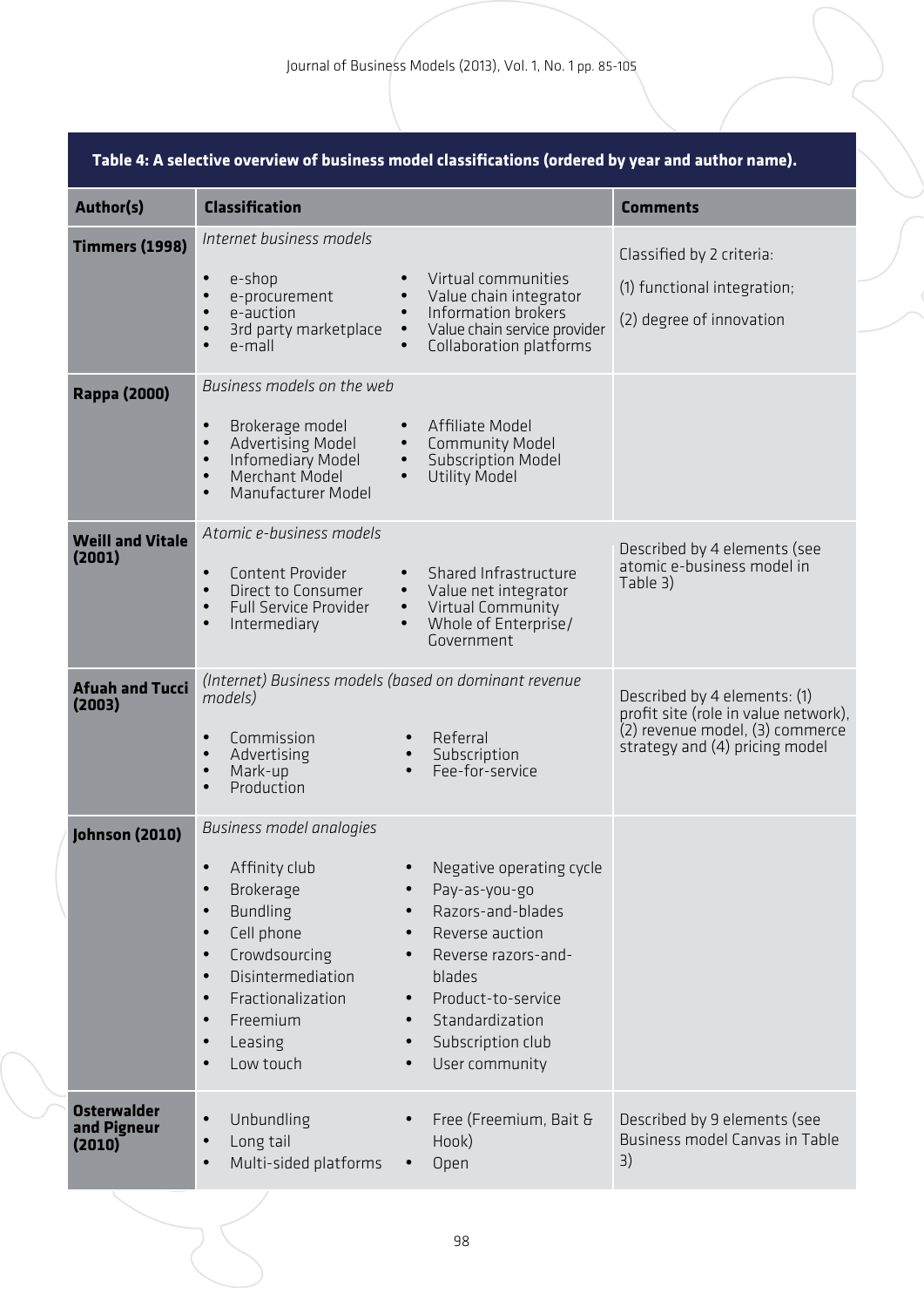tale (2001) discuss how atomic e-business models can be seen as pure types or as building blocks for more complex compositions in business model design and innovation. They also address how compositions need to take the synergies and conflicts between atomic e-business models into account, for example, while direct-to-customer and virtual community go well together, direct-to-customer should not be combined with content provider. The business model framework of Morris et al. (2005) includes 3 levels: foundation, proprietary and rules levels. The business models archetypes can be used at the foundation level to help making generic decisions regarding what the business is and is to ensure that such decisions are internally consistent. Chesbrough (2006) presents different business models archetypes as part of a maturity model for open innovation. It moves from very basic models with little advantages for the company to highly sophisticated models that drive the innovation activities of a company and form a platform for leading its industry.

Business model classifications and archetypes are important for the conceptualisation of business models, as they are more concrete and empirical than the definitions and frameworks. However, research into classifications and archetypes is very fragmented and not yet well developed, often lacking a systematic approach. Business model archetypes can benefit from more rigorously applying business model frameworks to systematically describe an archetype and specify its scope (i.e. does it cover the complete business model or only certain elements). An archetypical description of a complete business model should at least address the customer, value proposition, organizational architecture, and economics dimensions to provide a holistic understanding of how a certain way of doing business creates and captures customer value. Research into classifications and archetypes can also be used to validate and enrich our understanding of business model definitions and frameworks; in particular it can help to empirically test the business model frameworks and explore the relationships and consistency between business model elements. This also means that research into business model archetypes can make contributions that go beyond identifying and describing a particular archetype.

### **Concluding remarks**

The business model concept is still criticized for being fuzzy and vague and lacking consensus on its definition and compositional elements. In this paper we set out to advance our understanding of the business model concept by addressing three areas of research: business model definitions, business model elements, and business model archetypes. *We conclude that a business model describes the value logic of an organization in terms of how it creates and captures customer value and can be concisely represented by an interrelated set of elements that address the customer, value proposition, organizational architecture and economics dimensions.*

Business model definitions are converging around describing how organizations can create and capture customer value. These kinds of definitions are abstract and generic enough to cover the use of the business model concept for different purposes and in different contexts (e.g. technology, innovation, strategy). We explicitly include the *customer* value (or use value) where other definitions are less clear by referring to value in general or include business value (or exchange value). The focus is on the value creation from the customer perspective and linking value creation to value capture. However, a more strategic perspective is required to fully understand value capture and business value. Moreover, while the focus is on the organization, the business network needs to be included as well when it plays a critical role in creating and capturing customer value. Advancing the business model definition will require further research into customer value and value creation and needs to address related research in marketing and strategic management. Moreover, there is an opportunity for a unique contribution of business model theory focussing on the integration of customer (use) value and value creation with business (exchange) value and value capture.

While the business model definition is abstract and generic, business model frameworks and elements can make the business model concept more specific and operational. We suggest that a business model framework needs to include four dimensions that address the customer, value proposition, organizational architecture and economics. The value proposition can be seen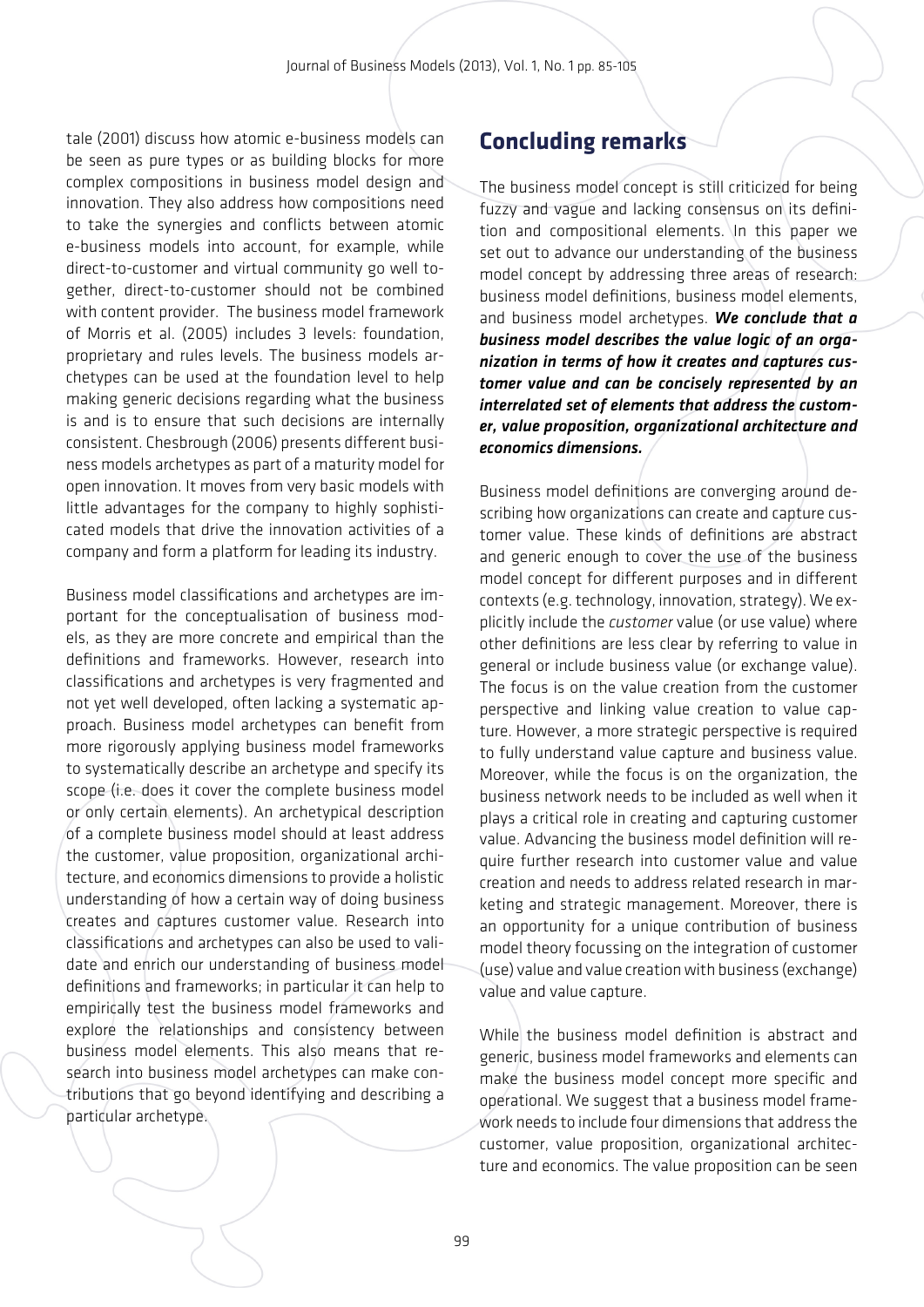as the central dimension. Organizational architecture can be both at the firm and network level. Economics can also include non-financial considerations. Together these dimensions cover the basic who, what, why, and how questions about creating and capturing customer value. We suggest using a multi-level structure, which is used by many business model frameworks, and include the business model dimensions as high-level core elements. Additional high-level elements (e.g. technology, competitive strategy) can be included depending on the purpose and context. Also the elaboration into low-level elements can provide additional flexibility. However, there should be a minimal agreed upon set of low-level elements for each high-level (core) element (e.g. revenues and costs for economics). Future research should empirically test the business model framework and elements. Moreover, the development of theory or guidelines about when and how to extent or adapt a framework could greatly contribute to the quality and consistency of the development and application of business model frameworks. In addition, research into the relationship between the business model elements is needed to further advance the frameworks.

Business model classifications and archetypes describe different types of business models more fully or partially (i.e. covering only certain elements or aspects). While some authors have focussed on specific archetypes, others have developed lists or typologies. This research is of great value for better understanding the business model concept due to its empirical nature and practical approach. The classifications and archetypes can be applied for the innovation, design and management of business models. However, research on business model classifications and archetypes has so far been not very systematic and is quite fragmented. This research can benefit from the systematic use of business model frameworks for describing business model archetypes and determining their scope. Moreover, a better understanding of the use of typologies and their underlying criteria is also required. The development of a more holistic and exhaustive business model taxonomy is also seen as an important area of future research. Research into business model archetypes can also help to empirically test the business model frameworks and to further explore the relationships and consistency between business model elements.

Our understanding of the business model concept advanced greatly from the foundational research into business model definitions, business model frameworks and elements, and business model classifications and archetypes. Moreover, we argue that these three areas complement each other in advancing our understanding of the business model concept and creating consensus on its definition and compositional elements. The business model definition can provide us with a generic and abstract conceptualization. Specifying the compositional elements of a business model can make the business model concept more specific and operational and can offer the flexibility to cater for different purposes and contexts. Business model classifications and archetypes can benefit greatly from the use of business model frameworks. Business model definitions and frameworks can be validated and enriched by the empirical research into classifications and archetypes.

As we did not use a comprehensive, systematic literature review, there are limitations to the paper in terms of it covering all business model definitions, business model frameworks and elements, and business model classifications and archetypes in academic literature. However, we did make use of the insights from systematic literature review by others (e.g., Zott & Amit, 2013) to complement the papers that we included in our selective overviews. Moreover, we left a discussion of the theoretical foundation of the business model concept out of this paper. For a full understanding of the concept this should also be addressed. Different theoretical perspectives are indirectly included by their influence on the business model definitions and the business model frameworks and elements.

### **Acknowledgement**

This research was carried out as part of the activities of, and funded by, the Smart Services Cooperative Research Centre (CRC) through the Australian Government's CRC Programme (Department of Innovation, Industry, Science and Research). An earlier version of this paper was published as a Smart Services CRC whitepaper (Fielt, 2011).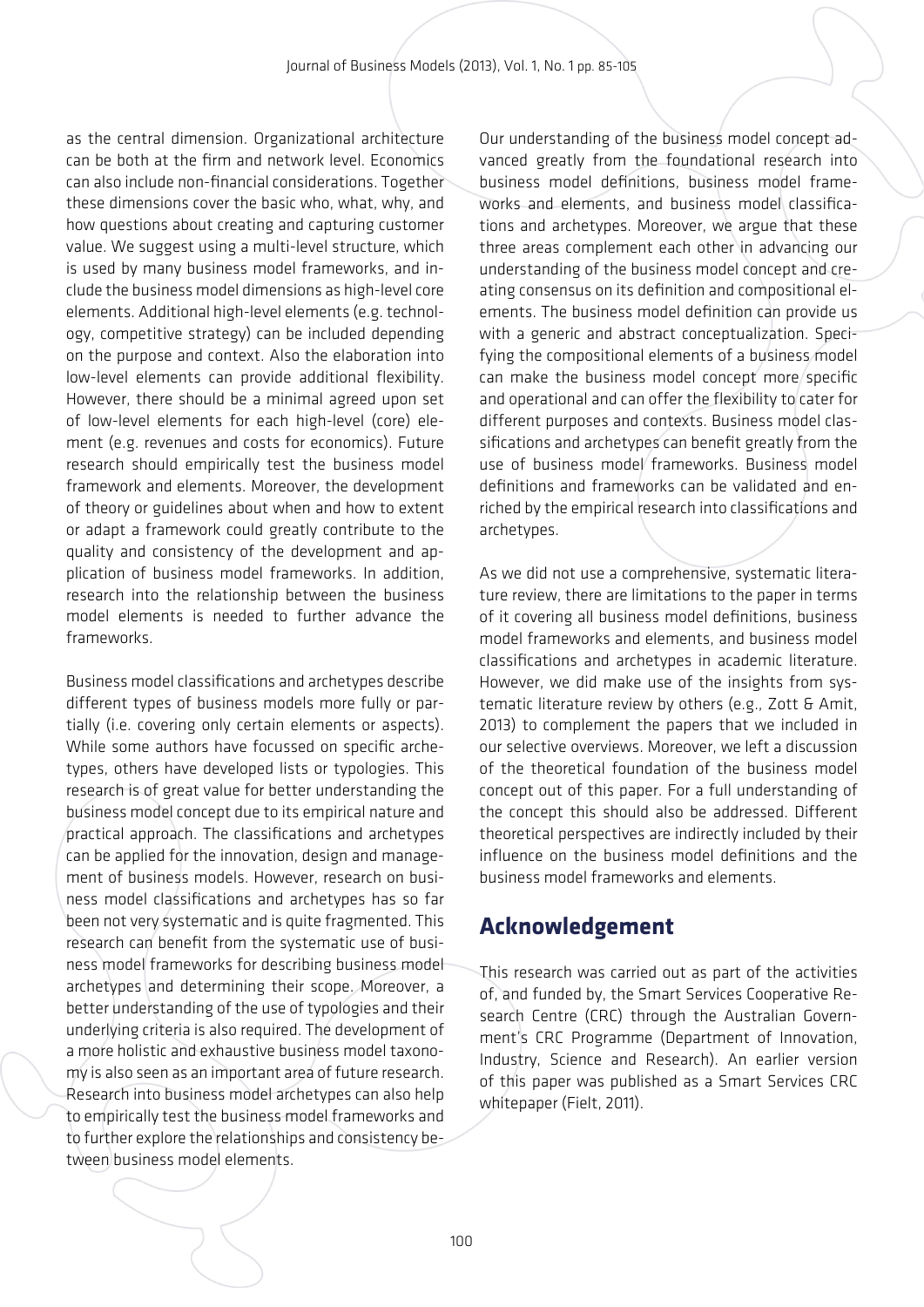## **References**

Adner, R., & Zemsky, P. (2006). A demand-based perspective on sustainable competitive advantage. *Strategic Management Journal, 27*(3), 215–239.

Afuah, A. (2004). *Business models: A strategic management approach*. New York, NY: McGraw-Hill/Irwin.

Afuah, A., & Tucci, C. L. (2001). *Internet business models and strategies: Text and cases*. New York, NY: McGraw-Hill/Irwin.

Afuah, A., & Tucci, C. L. (2003). *Internet business models and strategies: Text and cases* (2 ed.). New York, NY: McGraw-Hill/Irwin.

Al-Debei, M. M., & Avison, D. (2010). Developing a unified framework of the business model concept. *European Journal of Information Systems, 19*(3), 359-376.

Amit, R., & Zott, C. (2001). Value creation in e-business. *Strategic Management Journal, 22*(6-7), 493-520.

Anderson, C. (2009). *Free: The future of a radical price*. New York, NY: Hyperion.

Bouwman, H., De Vos, H., & Haaker, T. (Eds.). (2008). *Mobile service innovation and business models*. Heidelberg, Germany: Springer.

Bouwman, H., & Fielt, E. (2008). Service innovation and business models. In H. Bouwman, H. de Vos & T. Haaker (Eds.), *Mobile service innovation and business models* (pp. 9-30). Heidelberg, Germany: Springer.

Bowman, C., & Ambrosini, V. (2000). Value creation versus value capture: Towards a coherent definition of value in strategy. *British Journal of Management, 11*(1), 1-15.

Brief, A. P., & Bazerman, M. (2003). Editor's comments: Bringing in consumers. *Academy of Management Review, 28*(2), 187-189.

Chesbrough, H. (2006). *Open business models: How to thrive in the new innovation landscape*. Boston, MA: Harvard Business School Press.

Chesbrough, H. (2010). Business Model Innovation: Opportunities and Barriers. *Long Range Planning, 43*(2-3), 354- 363.

Chesbrough, H., & Rosenbloom, R. S. (2002). The role of the business model in capturing value from innovation: Evidence from Xerox Corporation's technology spin-off companies. *Industrial and Corporate Change, 11*(3), 529-555.

Demil, B., & Lecocq, X. (2010). Business Model Evolution: In Search of Dynamic Consistency. *Long Range Planning, 43*(2-3), 227-246.

Dixon, D. F. (1990). Marketing as Production: The Development of a Concept. *Journal of the Academy of Marketing Science, 18*(4), 337-343.

Drucker, P. F. (1994). The Theory of the Business. *Harvard Business Review, 72*(5), 95-104.

Drucker, P. F. (2007). *The Practice of Management* (Butterworth-Heinemann Ed. Classic Drucker Collection edition ed.).

Dubosson-Torbay, M., Osterwalder, A., & Pigneur, Y. (2002). E-business model design, classification, and measurements. *Thunderbird International Business Review, 44*(1), 5-23.

Fielt, E. (2011). Understanding business models *Business Service Management Whitepaper series*. Brisbane, Australia: Smart Services CRC.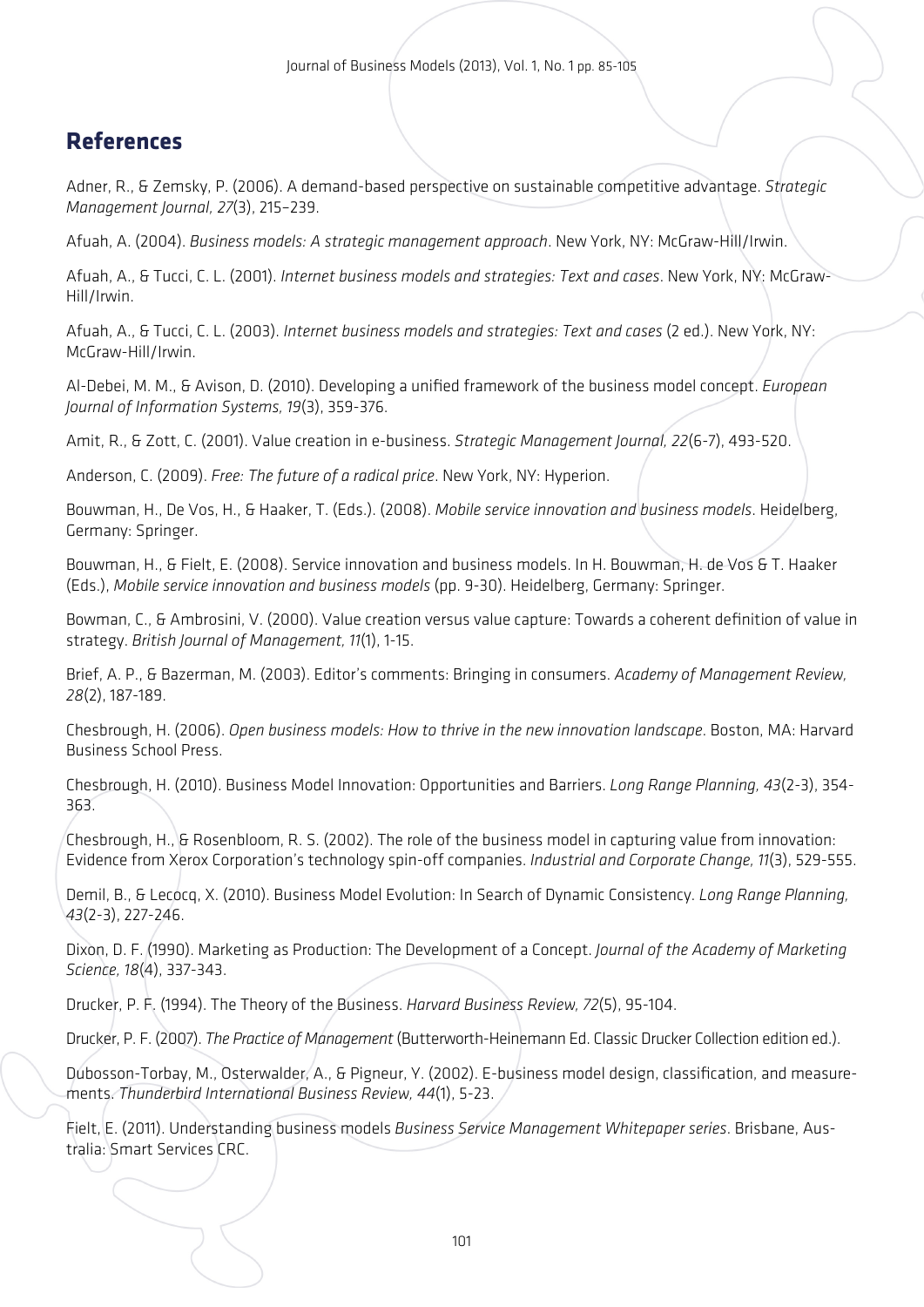George, G., & Bock, A. J. (2011). The Business Model in Practice and its Implications for Entrepreneurship Research. *Entrepreneurship Theory and Practice, 35*(1), 83-111.

Ghaziani, A., & Ventresca, M. (2005). Keywords and cultural change: Frame analysis of *Business Model* public talk, 1975–2000. *Sociological Forum, 20*(4), 523-559. doi: 10.1007/s11206-005-9057-0

Gordijn, J., Osterwalder, A., & Pigneur, Y. (2005). Comparing two business model ontologies for designing e-business models and value constellations. In D. R. Vogel, P. Walden, J. Gricar & G. Lenart (Eds.), *Proceedings of the 18th Bled Electronic Commerce Conference (Beld 2005)*. Bled, Slovenija: University of Maribor.

Hamel, G. (2000). *Leading the revolution: How to thrive in turbulent times by making innovation a way of life*. Boston, MA: Harvard Business School Press.

Hedman, J., & Kalling, T. (2003). The business model concept: Theoretical underpinnings and empirical illustrations. *European Journal of Information Systems, 12*(1), 49-59.

Holbrook, M. B. (1999). Introduction to consumer value. In M. B. Holbrook (Ed.), *Consumer value: A framework for analysis and research* (pp. 1-28). London: Routledge.

Janssen, M., Kuk, G., & Wagenaar, R. (2008). A survey of Web-based business models for e-government in the Netherlands. *Government Information Quarterly, 25*(2), 202-220.

Johnson, M. W. (2010). *Seizing the white space: Business model innovation for growth and renewal*. Boston, MA: Harvard Business Press.

Johnson, M. W., Christensen, C. M., & Kagermann, H. (2008). Reinventing your business model. *Harvard Business Review, 86*(12), 50-59.

Khalifa, A. S. (2004). Customer value: A review of recent literature and an integrative configuration. *Management Decision, 42*(5), 645-666.

Lambert, S. C. (2006). Do We Need a General Classification Scheme of Business Models. In S. Spencer & A. Jenkins (Eds.), *Proceedings of the 17th Australasian Conference on Information Systems (ACIS 2006)*. Adelaide, Australia.

Lambert, S. C., & Davidson, R. A. (2013). Applications of the business model in studies of enterprise success, innovation and classification: An analysis of empirical research from 1996 to 2010. *European Management Journal, 31*(6), 668-681.

Lepak, D. P., Smith, K. G., & Taylor, M. S. (2007). 'Value creation and value capture: A multilevel perspective. *Academy of Management Review, 32*(1), 180-194.

Magretta, J. (2002). Why Business Models Matter. *Harvard Business Review, 80*(5), 3-8.

Mahadevan, B. (2000). Business models for Internet-based e-commerce: An anatomy. *California Management Review, 42*(4), 55-69.

Mansfield, G. M., & Fourie, L. C. H. (2004). Strategy and business models - strange bedfellows? A case for convergence and its evolution into strategic architecture. *South African Journal of Business Management, 35*(1), 35-44.

Mason, K., & Spring, M. (2011). The sites and practices of business models. *Industrial Marketing Management, 40*(6), 1032-1041.

Morris, M., Minet, S., Richardson, J., & Allen, J. (2006). Is the business model a useful strategic concept? Conceptual, theoretical, and empirical insights. *Journal of Small Business Strategy, 17*(1), 27-50. Morris, M., Schindehutte, M., & Allen, J. (2005). The entrepreneur's business model: Toward a unified perspective. *Journal of Business Research, 58*(6), 726-735.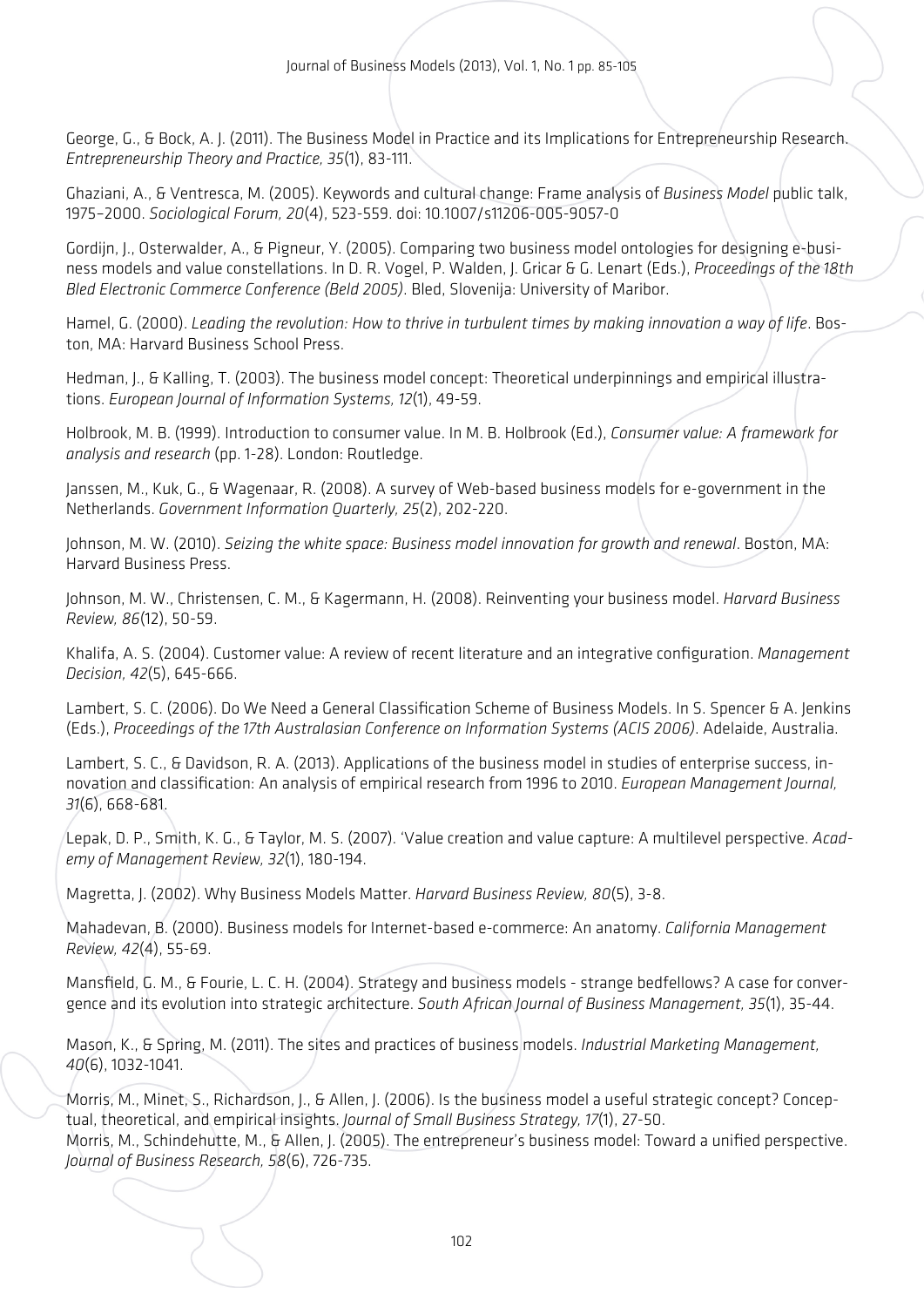Mullins, J., & Komisar, R. (2009). *Getting to plan B: Breaking through to a better business model*. Boston, MA: Harvard Business Press.

Osterwalder, A. (2004). *The Business Model Ontology: A proposition in a design science approach.* University of Lausanne, Lausanne, Switzerland.

Osterwalder, A., & Pigneur, Y. (2010). *Business model generation: A handbook for visionaries, game changers, and challengers*: (self-published).

Osterwalder, A., Pigneur, Y., & Tucci, C. L. (2005). Clarifying business models: Origins, present, and future of the concept. *Communications of AIS, 16*(1).

Parasuraman, A. (1997). Reflections on Gaining Competitive Advantage Through Customer Value. *Journal of the Academy of Marketing Science, 25*(2), 154-161.

Pateli, A. G., & Giaglis, G. M. (2004). A research framework for analysing eBusiness models. *European Journal of Information Systems, 13*(4), 302-314.

Porter, M. E. (1985). *Competitive advantage: Creating and sustaining superior performance*. New York, NY: The Free Press.

Priem, R. L. (2007). A consumer perspective on value creation. *Academy of Management Review, 32*(1), 219-235.

Priem, R. L., Butler, J. E., & Li, S. (2013). Toward Reimagining Strategy Research: Retrospection and Prospection on the 2011 AMR Decade Award Article *Academy of Management Review, 38*(4), 471-489.

Priem, R. L., Li, S., & Carr, J. C. (2012). Insights and New Directions from Demand-Side Approaches to Technology Innovation, Entrepreneurship, and Strategic Management Research. *Journal of Management, 38*(1), 346-374.

Rappa, M. (2000). Managing the digital enterprise: Business models on the Web. Retrieved 2000, February 18, from [http://ecommerce.ncsu.edu/business\\_models.html](http://ecommerce.ncsu.edu/business_models.html)

Sanchez-Fernandez, R., & Iniesta-Bonillo, M. A. (2006). Consumer perception of value: Literature review and a new conceptual framework. *Journal of Consumer Satisfaction, Dissatisfaction and Complaining Behavior, 19*, 40-58.

Sánchez-Fernández, R., & Iniesta-Bonillo, M. Á. (2007). The concept of perceived value: A systematic review of the research. *Marketing Theory, 7*(4), 427–451.

Shafer, S. M., Smith, H. J., & Linder, J. C. (2005). The power of business models. *Business Horizons, 48*(3), 199-207.

Tapscott, D. (2001). Rethinking strategy in a networked world: Or why Michael Porter is wrong about the Internet. *Strategy + Business, 24*, 1-8.

Teece, D. J. (2010). Business Models, Business Strategy and Innovation. *Long Range Planning, 43*(2-3), 172-194.

Timmers, P. (1998). Business models for electronic markets. *Electronic Markets, 8*(2), 3-8.

Ulwick, A. W. (2005). *What Customers Want: Using Outcome-Driven Innovation to Create Breakthrough Products and Services*. New York, NY: McGraw-Hill.

Weill, P., & Vitale, M. R. (2001). *Place to space: Migrating to eBusiness models*. Boston, MA: Harvard Business School Press.

Wirtz, B. W. (2011). *Business Model Management: Design, Instruments, Success Factors* (1 ed.). Wiesbaden: Gabler Verlag.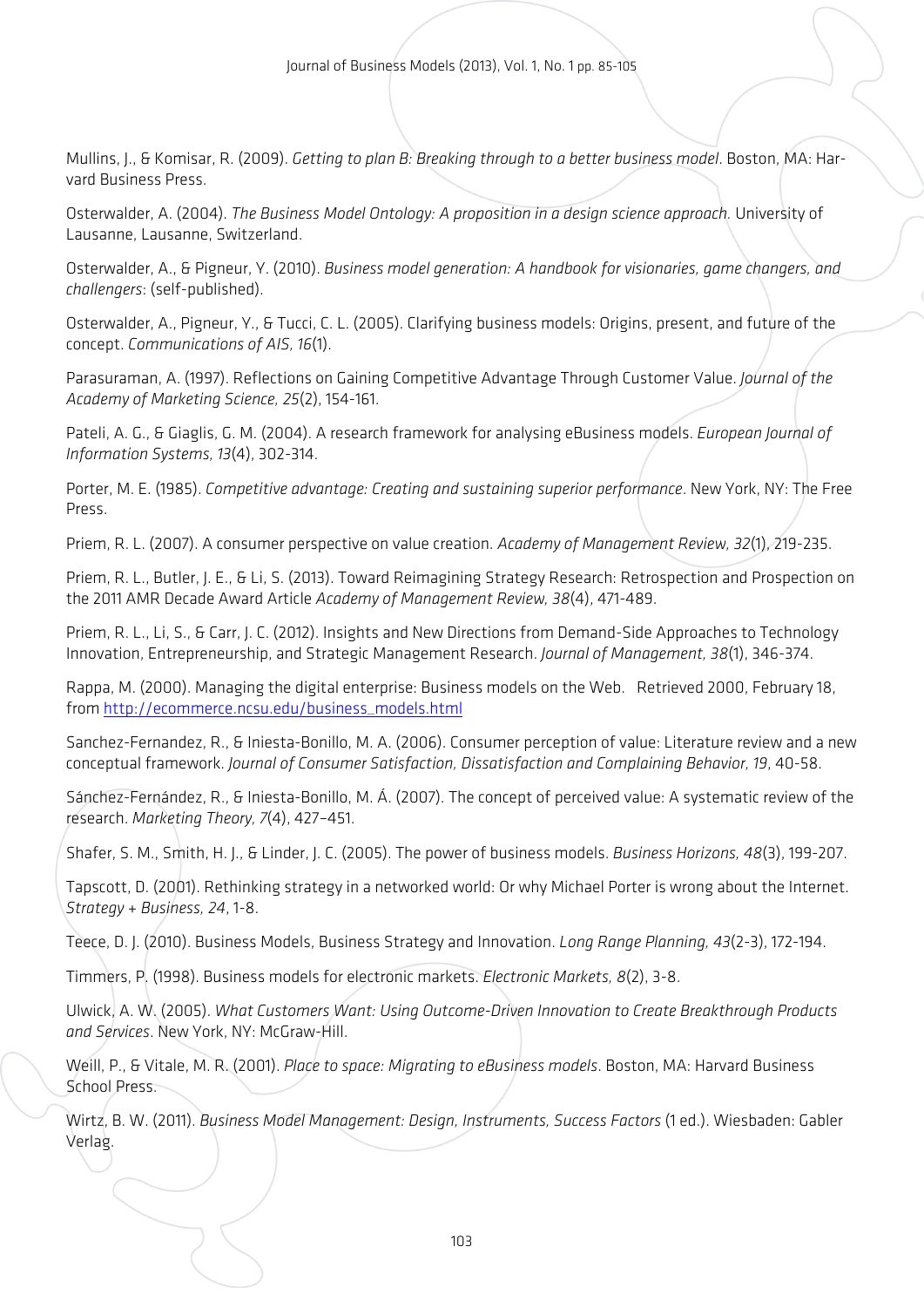Woodruff, R. (1997). Customer value: The next source for competitive advantage. *Journal of the Academy of Marketing Science, 25*(2), 139-153.

Yunus, M., Moingeon, B., & Lehmann-Ortega, L. (2010). Building Social Business Models: Lessons from the Grameen Experience. *Long Range Planning, 43*(2-3), 308-325.

Zott, C., & Amit, R. (2010). Business Model Design: An Activity System Perspective. *Long Range Planning, 43*(2-3), 216-226.

Zott, C., & Amit, R. (2013). The business model: A theoretically anchored robust construct for strategic analysis. *Strategic Organization, 11*(4), 403-411.

Zott, C., Amit, R., & Massa, L. (2010). The business model: Theoretical roots, recent developments, and future reseach (Rev. September 2010 ed.). Madrid, Spain: IESE Business School.

Zott, C., Amit, R., & Massa, L. (2011). The Business Model: Recent Developments and Future Research *Journal of Management, 37*(4), 1019-1042.